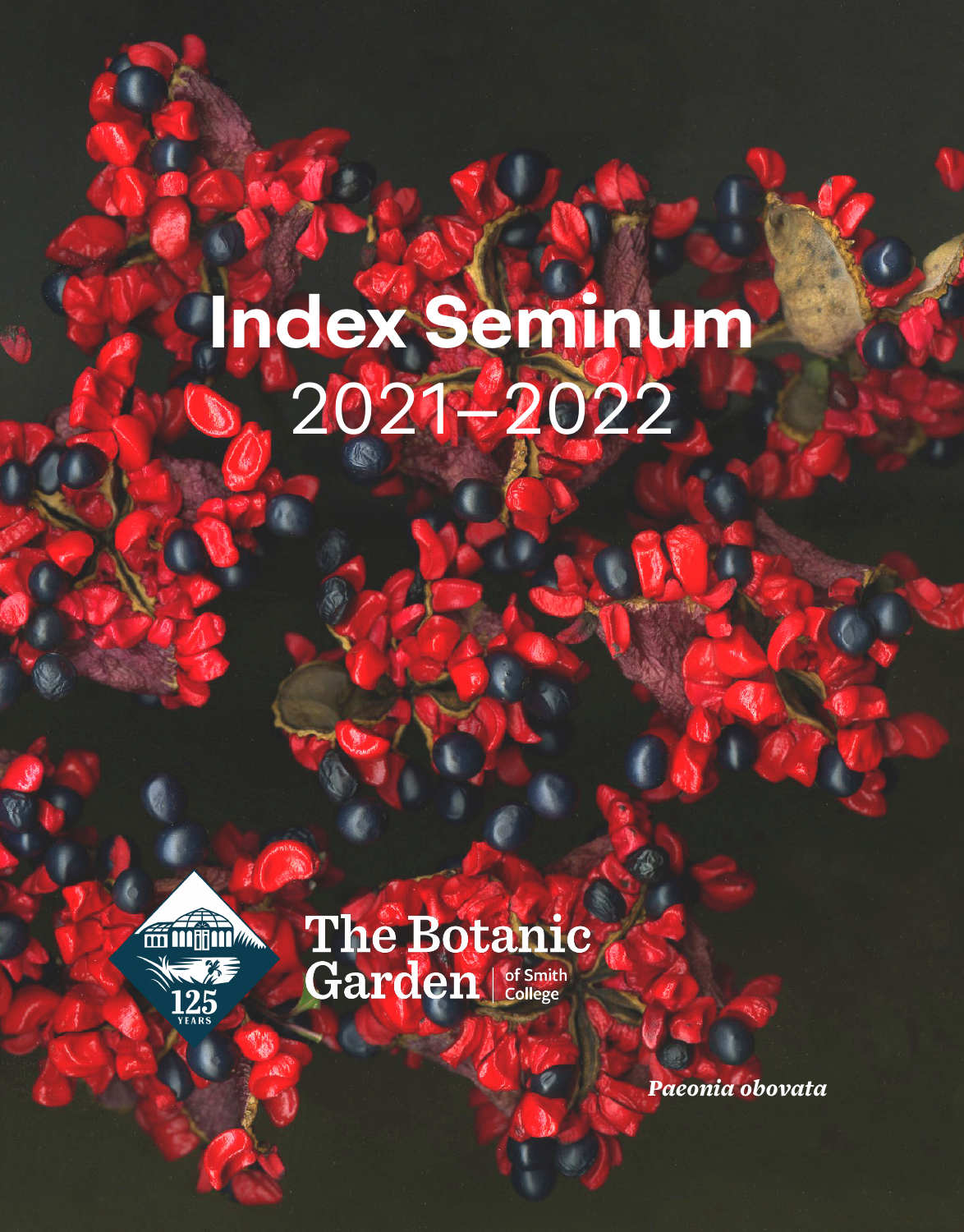#### **Each order is limited to 30 numbers Orders can be placed until 2022-08-01 Contact: Seed Exchange, Botanic Garden, Smith College, Northampton, MA 01063, USA**

# **Part 1 Seeds & spores collected in the wild**

All seed in this section was collected from native populations in the United States (U.S.) in 2021.

#### **Adoxaceae**

#### **1** *Viburnum acerifolium* **L.**

USA: Massachusetts, Hampden County, Holyoke Community College, Parking Lot K, 136 m. 2021-10-03. EMC. Prov: Wild of Known Origin.

#### **2** *Viburnum dentatum* **L.**

USA: Massachusetts, Hampden County, Holyoke. Green Brook, 117 m, 42.222975° | -72.635144° (WGS84). 2021-08-01. EMC. Prov: Wild of Known Origin.

#### **3** *Viburnum nudum* **L.**

USA: Massachusetts, Franklin County, Hawley, Hawley Bog, 539 m. 2021-09-17. EMC. Prov: Wild of Known Origin.

#### **Apocynaceae**

#### **4** *Asclepias incarnata* **L.** USA: Massachusetts, Hampden County, Holyoke. Green Brook, 117 m, 42.222975° | -72.635144° (WGS84). 2021-10-09. EMC. Prov: Wild of Known Origin.

#### **Aquifoliaceae**

#### **5** *Ilex mucronata* **(L.) M.Powell, Savol. & S.Andrews**

USA: Massachusetts, Franklin County, Hawley, Hawley Bog, 539 m. 2021-08-04. EMC. Prov: Wild of Known Origin.

#### **6** *Ilex verticillata* **(L.) A.Gray** USA: Massachusetts, Franklin County, Hawley, Hawley Bog, 539 m. 2021-09-17. EMC. Prov: Cultivated of Garden Origin.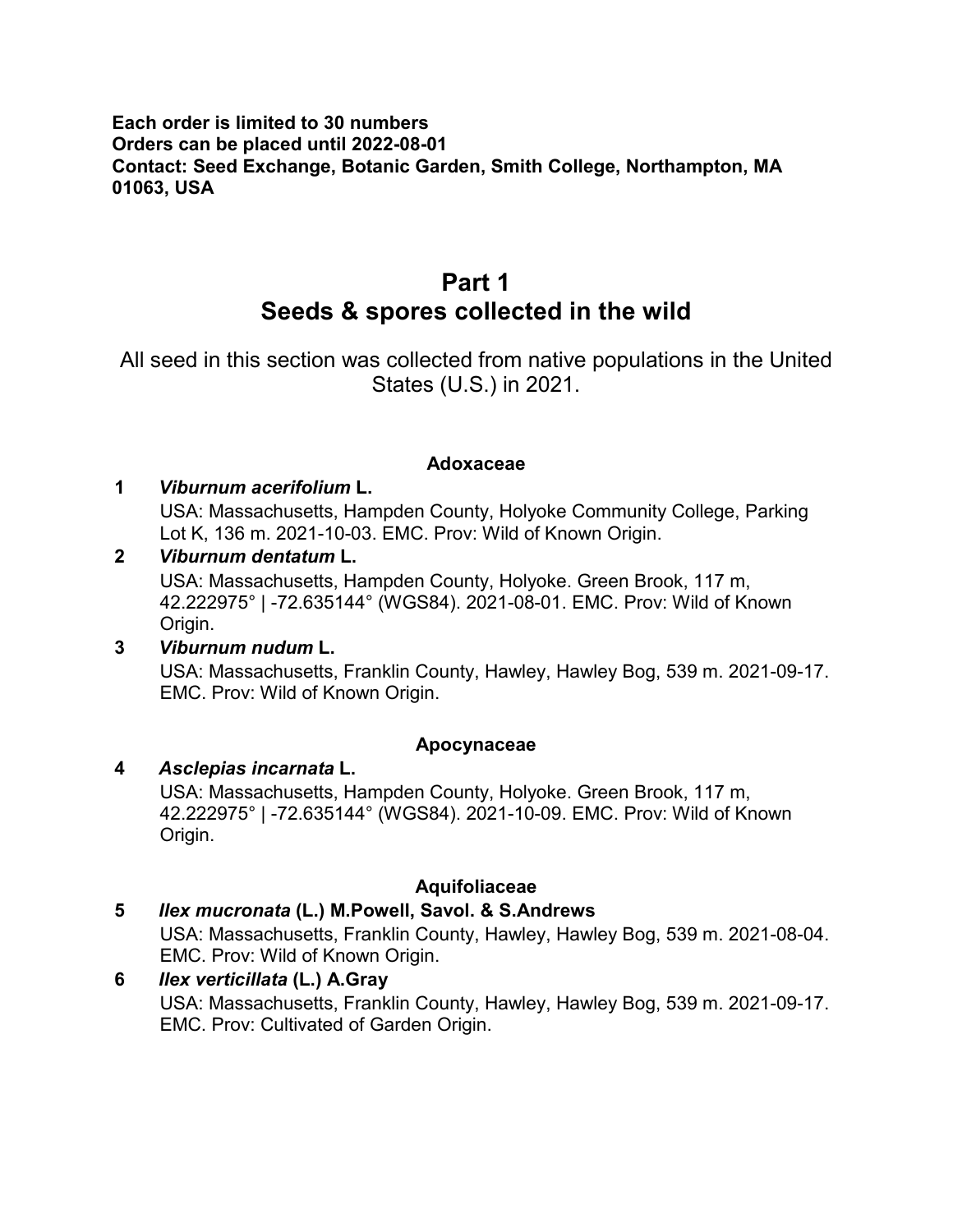#### **Araceae**

#### **7** *Arisaema triphyllum* **(L.) Torr.**

USA: Massachusetts, Hampshire County, Northampton, Paradise Pond floodplain, trails along the Mill River and N side of Paradise Pond (42m)., 42 m, 42.317503° | -72.644305° (WGS84). 2021-09-21. EMC. Prov: Wild of Known Origin.

#### **8** *Symplocarpus foetidus* **(L.) Nutt.**

USA: Massachusetts, Hampden County, Holyoke. Green Brook, 117 m, 42.222975° | -72.635144° (WGS84). 2021-08-15. EMC. Prov: Wild of Known Origin.

#### **Araliaceae**

#### **9** *Aralia nudicaulis* **L.**

USA: Massachusetts, Hampshire County, Pelham. Pelham Bower Studio, 340 m. 2021-07-14. EMC & Interns. Prov: Wild of Known Origin.

#### **10** *Aralia racemosa* **L.**

USA: Massachusetts, Hampshire County, Northampton, Paradise Pond upland, NW of Smith track, 62 m. 2021-10-05. EMC. Prov: Wild of Known Origin.

#### **Asparagaceae**

#### **11** *Maianthemum racemosum* **(L.) Link.**

USA: Massachusetts, Hampshire County, Northampton, Paradise Pond upland, NW of Smith track, 62 m. 2021-09-21. EMC & STM. Prov: Wild of Known Origin.

#### **Asteraceae**

#### **12** *Ageratina altissima* **(L.) R.M.King & H.Rob**

USA: Massachusetts, Hampshire County, Northampton, Paradise Pond floodplain, trails along the Mill River and N side of Paradise Pond (42m)., 42 m, 42.317503° | -72.644305° (WGS84). 2021-09-29. EMC. Prov: Wild of Known Origin.

#### **13** *Antennaria plantaginifolia* **(L.) Richardson**

USA: Massachusetts, Hampden County, Holyoke Community College, Parking Lot K, 136 m. 2021-06-06. EMC. Prov: Wild of Known Origin.

#### **14** *Eupatorium perfoliatum* **L.**

USA: Massachusetts, Hampshire County, Northampton, Paradise Pond floodplain, trails along the Mill River and N side of Paradise Pond (42m)., 42 m, 42.317503° | -72.644305° (WGS84). 2021-09-29. EMC. Prov: Wild of Known Origin.

#### **15** *Eutrochium maculatum* **(L.) E.E.Lamont**

USA: Massachusetts, Hampshire County, Northampton, Paradise Pond floodplain, trails along the Mill River and N side of Paradise Pond (42m)., 42 m, 42.317503° | -72.644305° (WGS84). 2021-09-29. EMC. Prov: Wild of Known Origin.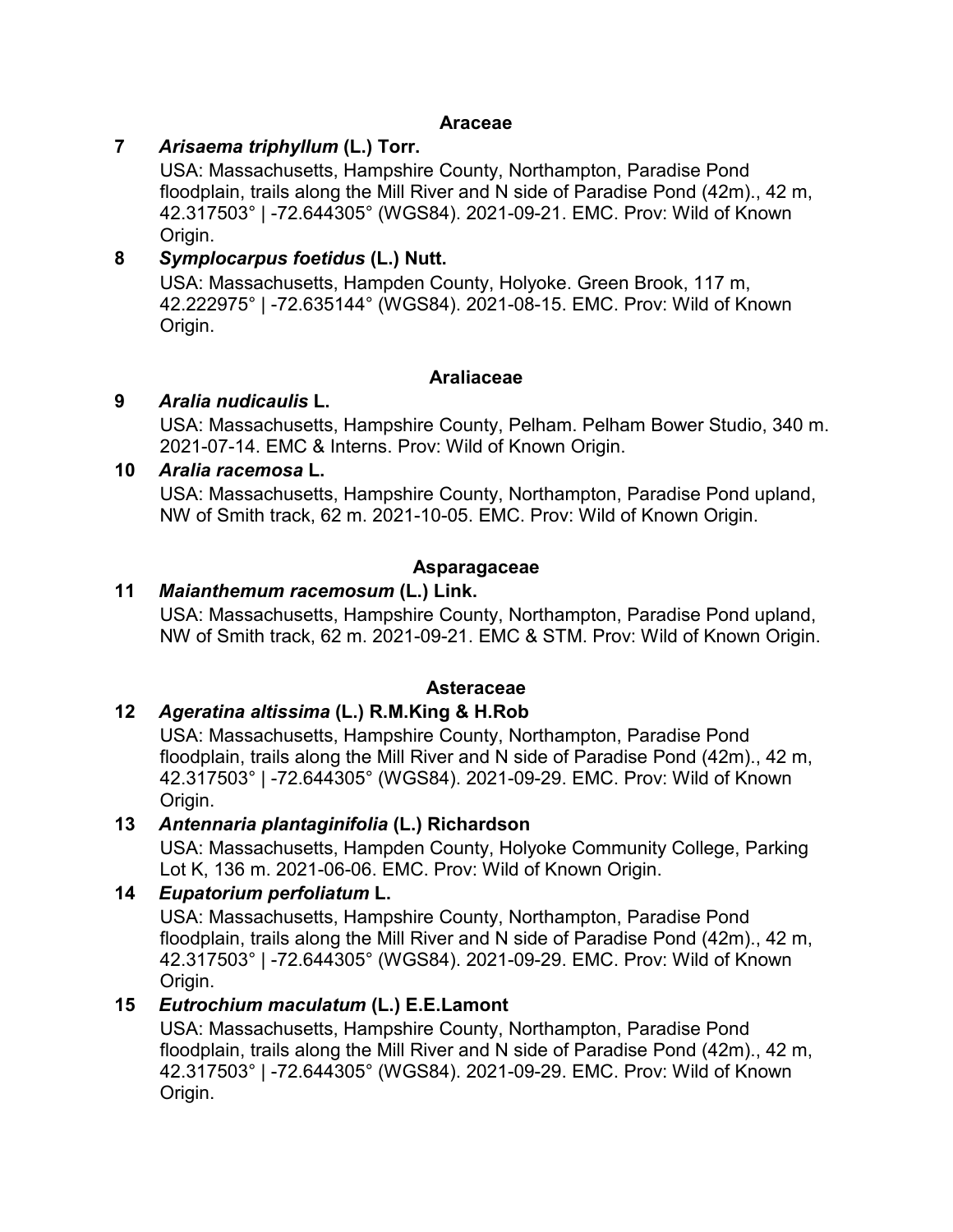#### **16** *Helianthus decapetalus* **L.**

USA: Massachusetts, Hampshire County, Northampton, Paradise Pond floodplain, trails along the Mill River and N side of Paradise Pond (42m)., 42 m, 42.317503° | -72.644305° (WGS84). 2021-10-07. EMC. Prov: Wild of Known Origin.

#### **17** *Hieracium paniculatum* **L.** USA: Massachusetts, Hampden County, Holyoke Community College, Parking Lot K, 136 m. 2021-10-03. EMC. Prov: Wild of Known Origin.

#### **18** *Symphyotrichum puniceum* **(L.) Á.Löve & D.Löve** USA: Massachusetts, Hampshire County, Northampton, Fitzgerald Lake Conservation Area, along dock SW end of Lake, 63 m, 42.352863° | -72.669585° (WGS84). 2021-10-31. EMC. Prov: Wild of Known Origin.

#### **Boraginaceae**

#### **19** *Hackelia virginiana* **(L.) I.M.Johnst.**

USA: Massachusetts, Hampshire County, Northampton, Paradise Pond floodplain, trails along the Mill River and N side of Paradise Pond (42m)., 42 m, 42.317503° | -72.644305° (WGS84). 2021-10-17. EMC. Prov: Wild of Known Origin.

#### **Campanulaceae**

#### **20** *Lobelia inflata* **L.**

USA: Massachusetts, Hampden County, Holyoke Community College, Parking Lot K, 136 m. 2021-08-23. EMC. Prov: Wild of Known Origin.

#### **Cornaceae**

#### **21** *Swida amomum* **(P.Mill.) Small**

USA: Massachusetts, Hampden County, Holyoke. Green Brook, 117 m, 42.222975° | -72.635144° (WGS84). 2021-08-08. EMC. Prov: Wild of Known Origin.

#### **22** *Swida racemosa* **(Lam.) Moldenkell**

USA: Massachusetts, Hampden County, Holyoke. Green Brook, 117 m, 42.222975° | -72.635144° (WGS84). 2021-08-30. EMC. Prov: Wild of Known Origin.

#### **Cyperaceae**

#### **23** *Carex folliculata* **L.**

USA: Massachusetts, Franklin County, Hawley, Hawley Bog, 539 m. 2021-08-04. EMC. Prov: Wild of Known Origin.

#### **24** *Eriophorum virginicum* **L.**

USA: Massachusetts, Franklin County, Hawley, Hawley Bog, 539 m. 2021-10-03. EMC. Prov: Wild of Known Origin.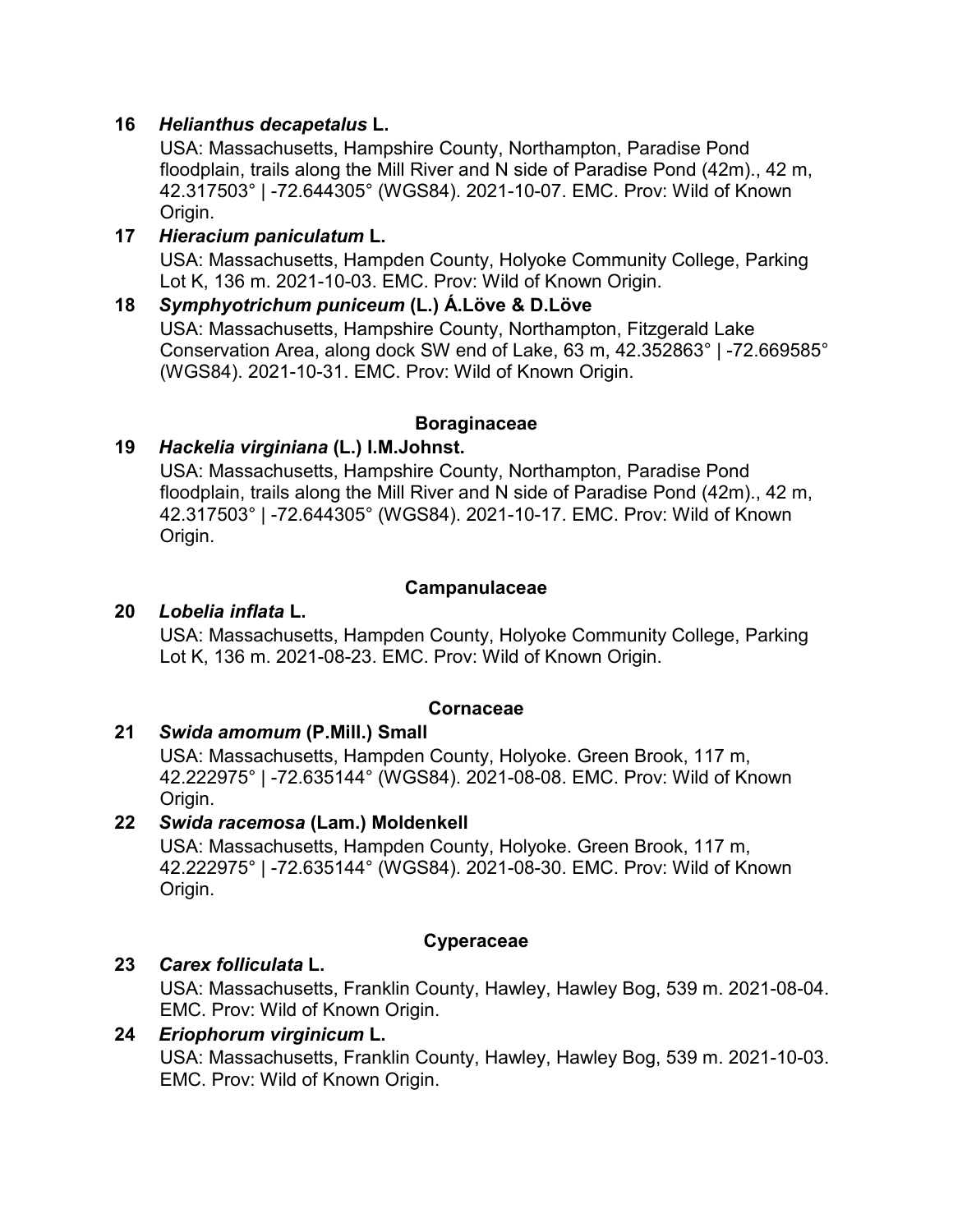#### **Ericaceae**

**25** *Chimaphila umbellata* **(L.) Barton.**

USA: Massachusetts, Hampden County, Holyoke Community College, Parking Lot K, 136 m. 2021-11-18. EMC. Prov: Wild of Known Origin.

#### **26** *Gaylussacia baccata* **(Wangenh.) K.Koch.**

USA: Massachusetts, Hampshire County, Knights Pond, Belchertown, 284 - 290 m, 42.349934° | -72.414966° (WGS84). 2021-07-28. EMC, JMB & Interns. Prov: Wild of Known Origin.

#### **27** *Kalmia polifolia* **Wangenh.**

USA: Massachusetts, Franklin County, Hawley, Hawley Bog, 539 m. 2021-08-04. EMC. Prov: Wild of Known Origin.

#### **28** *Pyrola elliptica* **Nutt.**

USA: Massachusetts, Hampden County, Holyoke Community College, deciduous woods S of Parking Lot C & D, 109 - 118 m, 42.191756° | -72.651043° (WGS84). 2021-11-18. EMC. Prov: Wild of Known Origin.

#### **29** *Vaccinium angustifolium* **Ait.**

USA: Massachusetts, Hampshire County, Belchertown, Scarborough Pond, 230 - 232 m, 42.351369° | -72.434642° (WGS84). 2021-06-16. EMC & Interns. Prov: Wild of Known Origin.

#### **30** *Vaccinium oxycoccos* **L.**

USA: Massachusetts, Franklin County, Hawley, Hawley Bog, 539 m. 2021-09-17. EMC. Prov: Wild of Known Origin.

#### **Fabaceae**

#### **31** *Chamaecrista nictitans* **(L.) Moench**

USA: Massachusetts, Hampden County, Holyoke Community College, N side Public Safety Building, 133 m, 42.195715° | -72.651074° (WGS84). 2021-10-03. EMC. Prov: Wild of Known Origin.

#### **32** *Crotalaria sagittalis* **L.**

USA: Massachusetts, Hampden County, Holyoke Community College, N side Public Safety Building, 133 m, 42.195715° | -72.651074° (WGS84). 2021-10-03. EMC. Prov: Wild of Known Origin.

#### **Gentianaceae**

#### **33** *Gentiana clausa* **Raf.**

USA: Massachusetts, Hampden County, Northampton, Fitzgerald Lake Conservation Area, NE end lake, N of dam, 63 m, 42.357089° | -72.659685° (WGS84). 2021-10-31. EMC. Prov: Wild of Known Origin.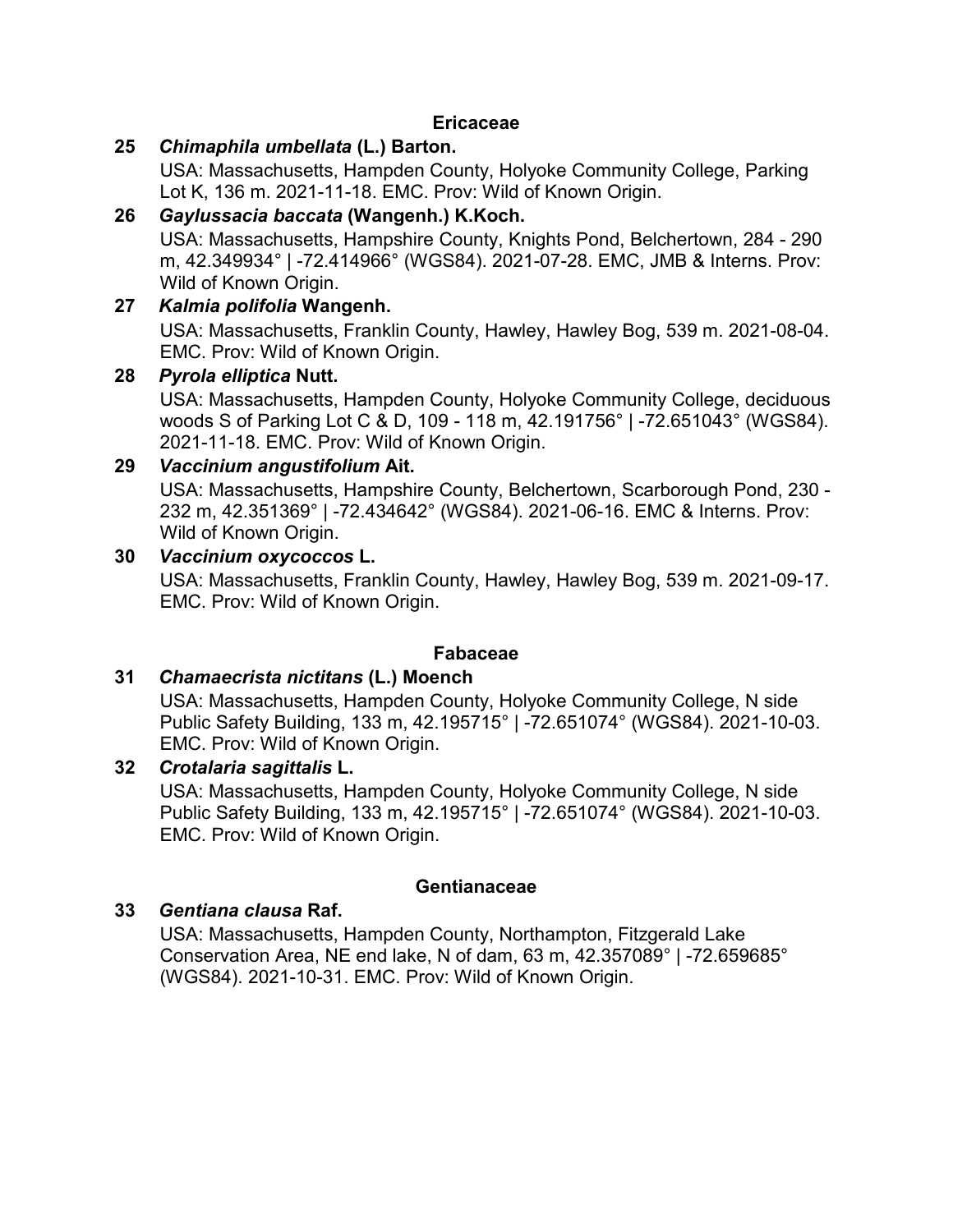#### **Hamamelidaceae**

#### **34** *Hamamelis virginiana* **L.**

USA: Massachusetts, Hampshire County, Northampton, Paradise Pond floodplain, trails along the Mill River and N side of Paradise Pond (42m)., 42 m, 42.317503° | -72.644305° (WGS84). 2021-09-29. EMC. Prov: Wild of Known Origin.

#### **Hypericaceae**

#### **35** *Hypericum punctatum* **Lam.**

USA: Massachusetts, Hampshire County, Northampton, Paradise Pond floodplain, trails along the Mill River and N side of Paradise Pond (42m)., 42 m, 42.317503° | -72.644305° (WGS84). 2021-10-07. EMC. Prov: Wild of Known Origin.

#### **36** *Triadenum virginicum* **(L.) Raf.**

USA: Massachusetts, Franklin County, Hawley, Hawley Bog, 539 m. 2021-09-17. EMC. Prov: Wild of Known Origin.

#### **Hypoxidaceae**

#### **37** *Hypoxis hirsuta* **(L.) Cov.**

USA: Massachusetts, Hampshire County, Belchertown, Scarborough Pond, 230 - 232 m, 42.351369° | -72.434642° (WGS84). 2021-06-30. EMC. Prov: Cultivated of Known Wild Origin.

#### **Lamiaceae**

#### **38** *Collinsonia canadensis* **L.**

USA: Massachusetts, Hampshire County, Northampton, Paradise Pond upland, NW of Smith track, 62 m. 2021-09-21. EMC & STM. Prov: Wild of Known Origin.

#### **39** *Lycopus uniflorus* **Michx.**

USA: Connecticut, New Haven County, Madison, Summer Hill Rd west; mineral pond edge in open deciduous/conifer forest, 108 m. 2021-10-23. EMC. Prov: Wild of Known Origin.

#### **40** *Prunella vulgaris* **L.**

USA: Massachusetts, Hampden County, Holyoke. Green Brook, 117 m, 42.222975° | -72.635144° (WGS84). 2021-08-30. EMC. Prov: Wild of Known Origin.

#### **Lauraceae**

#### **41** *Lindera benzoin* **(L.) Blume**

USA: Massachusetts, Hampden County, Holyoke. Green Brook, 117 m, 42.222975° | -72.635144° (WGS84). 2021-08-23. EMC. Prov: Wild of Known Origin.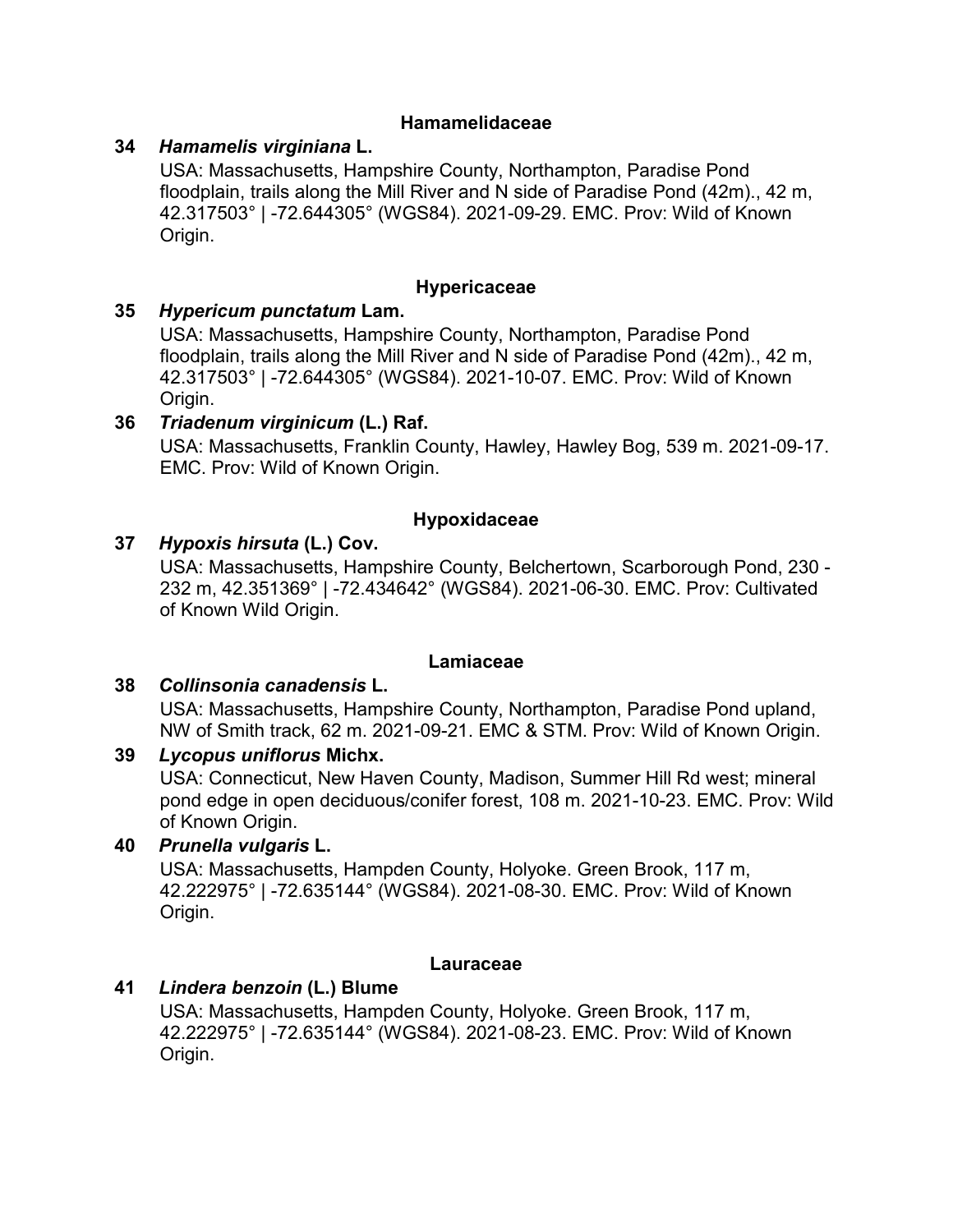#### **Lentibulariaceae**

#### **42** *Utricularia cornuta* **Michx.**

USA: Massachusetts, Franklin County, Hawley, Hawley Bog, 539 m. 2021-09-17. EMC. Prov: Wild of Known Origin.

#### **Liliaceae**

#### **43** *Clintonia borealis* **(Aiton) Raf.**

USA: Massachusetts, Franklin County, Hawley. Hawley Bog Woods, 584 m. 2021-08-04. EMC & Interns. Prov: Wild of Known Origin.

#### **44** *Erythronium americanum* **Ker-Gawl.**

USA: Massachusetts, Hampshire County, Northampton, Paradise Pond floodplain, trails along the Mill River and N side of Paradise Pond (42m)., 42 m, 42.317503° | -72.644305° (WGS84). 2021-06-09. EMC. Prov: Wild of Known Origin. Det. by comparison.

#### **45** *Medeola virginiana* **L.**

USA: Connecticut, Hartford County, West Suffield. Suffield Mountain East, 67 m. 2021-09-15. EMC. Prov: Wild of Known Origin.

#### **Melanthiaceae**

#### **46** *Trillium erectum* **L.**

USA: Massachusetts, Hampshire County, Northampton Dog Park 53 Burts Pit Road, 46 - 55 m, 42.312858° | -72.654042° (WGS84). 2021-07-22. EMC. Prov: Wild of Known Origin.

#### **47** *Trillium undulatum* **Willd.**

USA: Massachusetts, Hampshire County, Huntington, Sampson Road Sand Pit East, conifer-deciduous woods, 293 - 293 m, 42.258451° | -72.819046° (WGS84). 2021-07-31. EMC. Prov: Wild of Known Origin.

#### **48** *Veratrum viride* **Aiton**

USA: Massachusetts, Hampshire County, Northampton, Paradise Pond floodplain, trails along the Mill River and N side of Paradise Pond (42m)., 42 m, 42.317503° | -72.644305° (WGS84). 2021-06-29. EMC & Interns. Prov: Wild of Known Origin.

#### **Melastomataceae**

#### **49** *Rhexia virginica* **L.**

USA: Connecticut, New Haven County, Madison, Summer Hill Rd west; mineral pond edge in open deciduous/conifer forest, 108 m. 2021-10-23. EMC. Prov: Wild of Known Origin.

#### **Myricaceae**

#### **50** *Myrica gale* **L.**

USA: Massachusetts, Franklin County, Hawley, Hawley Bog, 539 m. 2021-09-17. EMC. Prov: Wild of Known Origin.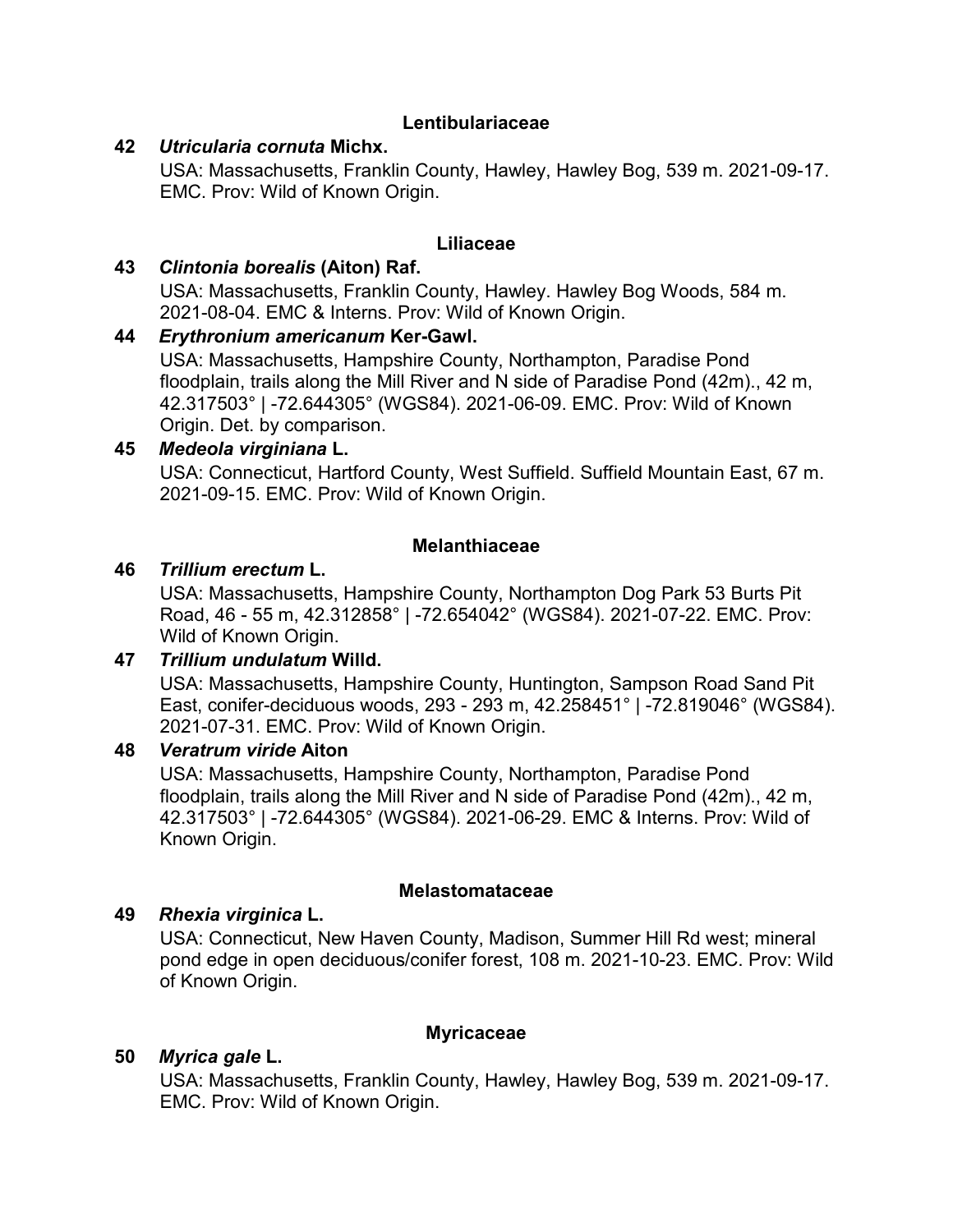#### **Orobanchaceae**

#### **51** *Aureolaria flava* **(L.) Farw.**

USA: Massachusetts, Hampden County, Holyoke Community College, Parking Lot K, 136 m. 2021-10-03. EMC. Prov: Wild of Known Origin.

#### **52** *Aureolaria pedicularia* **(L.) Raf.** USA: Massachusetts, Hampden County, Holyoke Community College, Parking Lot K, 136 m. 2021-11-18. EMC. Prov: Wild of Known Origin.

#### **53** *Melampyrum lineare* **Desr.**

USA: Massachusetts, Hampshire County, Belchertown, Scarborough Pond, 230 - 232 m, 42.351369° | -72.434642° (WGS84). 2021-07-28. EMC & Interns. Prov: Wild of Known Origin.

#### **Phrymaceae**

#### **54** *Mimulus ringens* **L.**

USA: Massachusetts, Hampshire County, Northampton, Paradise Pond floodplain, trails along the Mill River and N side of Paradise Pond (42m)., 42 m, 42.317503° | -72.644305° (WGS84). 2021-09-21. EMC. Prov: Wild of Known Origin.

#### **Phytolaccaceae**

#### **55** *Phytolacca americana* **L.**

USA: Massachusetts, Hampden County, Holyoke Community College, Parking Lot K, 136 m. 2021-10-03. EMC. Prov: Wild of Known Origin.

#### **Pinaceae**

#### **56** *Tsuga canadensis* **(L.) Carrière**

USA: Massachusetts, Hampshire County, Northampton, Paradise Pond floodplain, trails along the Mill River and N side of Paradise Pond (42m)., 42 m, 42.317503° | -72.644305° (WGS84). 2021-11-18. EMC. Prov: Wild of Known Origin.

#### **57** *Tsuga canadensis* **(L.) Carrière**

USA: Massachusetts, Hampshire County, Northampton, Fitzgerald Lake Conservation Area, along Lake Trail, 64 m. 2021-10-31. EMC. Prov: Wild of Known Origin.

#### **Plantaginaceae**

#### **58** *Chelone glabra* **L.**

USA: Massachusetts, Hampshire County, Northampton, Paradise Pond upland, NW of Smith track, 62 m. 2021-10-18. DMD. Prov: Wild of Known Origin.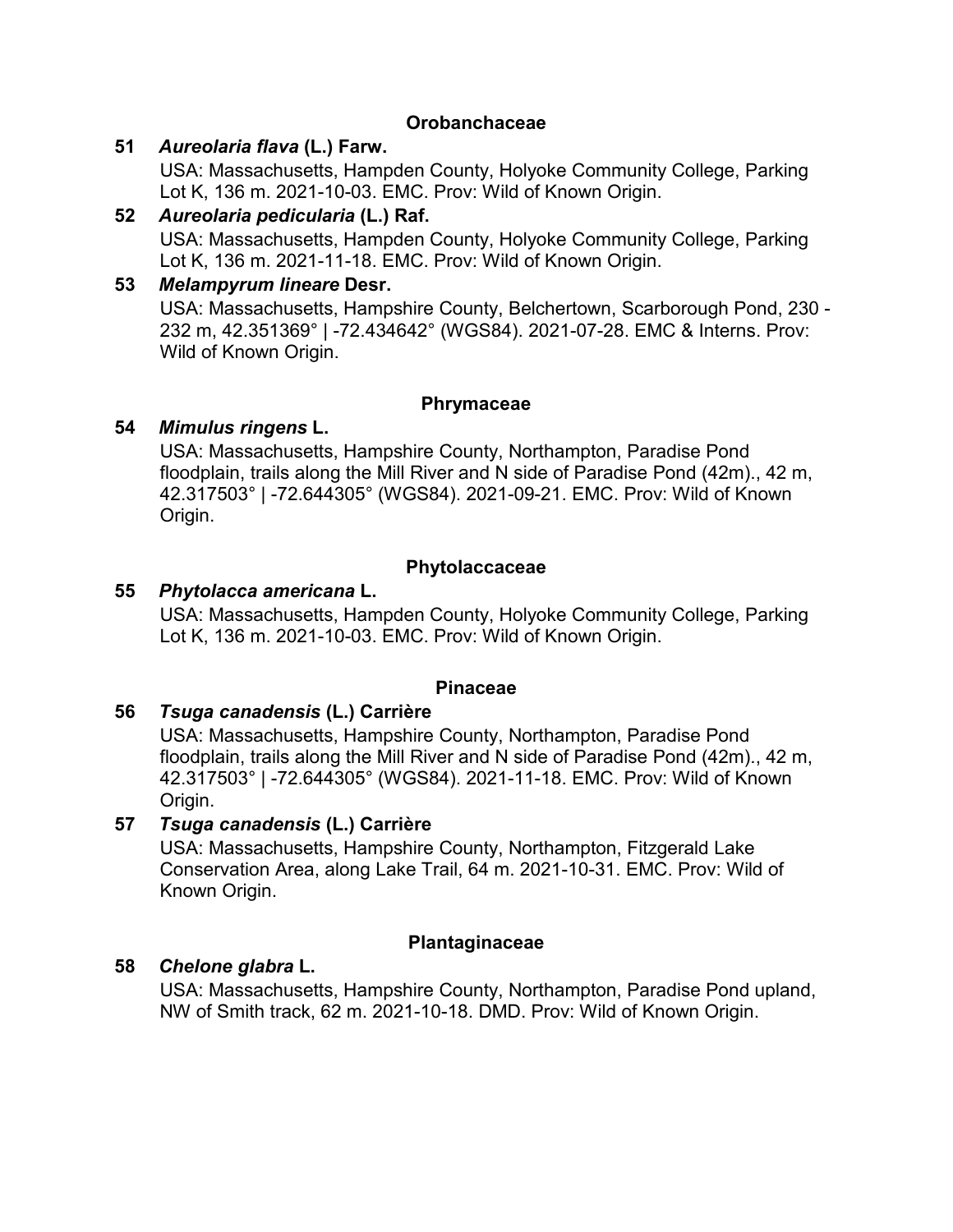#### **Poaceae**

#### **59** *Eragrostis spectabilis* **(Pursh) Steud.**

USA: Massachusetts, Hampden County, Holyoke Community College, N side Public Safety Building, 133 m, 42.195715° | -72.651074° (WGS84). 2021-10-03. EMC. Prov: Wild of Known Origin.

#### **Polygalaceae**

#### **60** *Polygala sanguinea* **L.**

USA: Massachusetts, Hampshire County, Huntington Sampson Road Sand Pit West, 292 m, 42.258079° | -72.820054° (WGS84). 2021-08-28. EMC. Prov: Wild of Known Origin.

#### **Primulaceae**

#### **61** *Lysimachia ciliata* **L.**

USA: Massachusetts, Hampshire County, Northampton, Paradise Pond floodplain, trails along the Mill River and N side of Paradise Pond (42m)., 42 m, 42.317503° | -72.644305° (WGS84). 2021-09-21. EMC & STM. Prov: Wild of Known Origin.

#### **62** *Lysimachia quadriflora* **L.**

USA: Massachusetts, Hampden County, Holyoke Community College, Parking Lot K, 136 m. 2021-11-18. EMC. Prov: Wild of Known Origin.

#### **Ranunculaceae**

#### **63** *Actaea pachypoda* **Elliott**

USA: Massachusetts, Hampden County, Holyoke Community College, Parking Lot K, 136 m. 2021-10-03. EMC. Prov: Wild of Known Origin.

#### **64** *Clematis virginiana* **L.**

USA: Massachusetts, Hampden County, Holyoke. Green Brook, 117 m, 42.222975° | -72.635144° (WGS84). 2021-10-30. EMC. Prov: Wild of Known Origin.

#### **65** *Coptis trifolia* **(L.) Salisb.**

USA: Massachusetts, Hampshire County, Knights Pond, Belchertown, 284 - 290 m, 42.349934° | -72.414966° (WGS84). 2021-07-28. EMC & Interns. Prov: Wild of Known Origin.

#### **Rhamnaceae**

#### **66** *Ceanothus americanus* **L.**

USA: Massachusetts, Hampden County, Holyoke Community College, Parking Lot K, 136 m. 2021-10-03. EMC. Prov: Wild of Known Origin.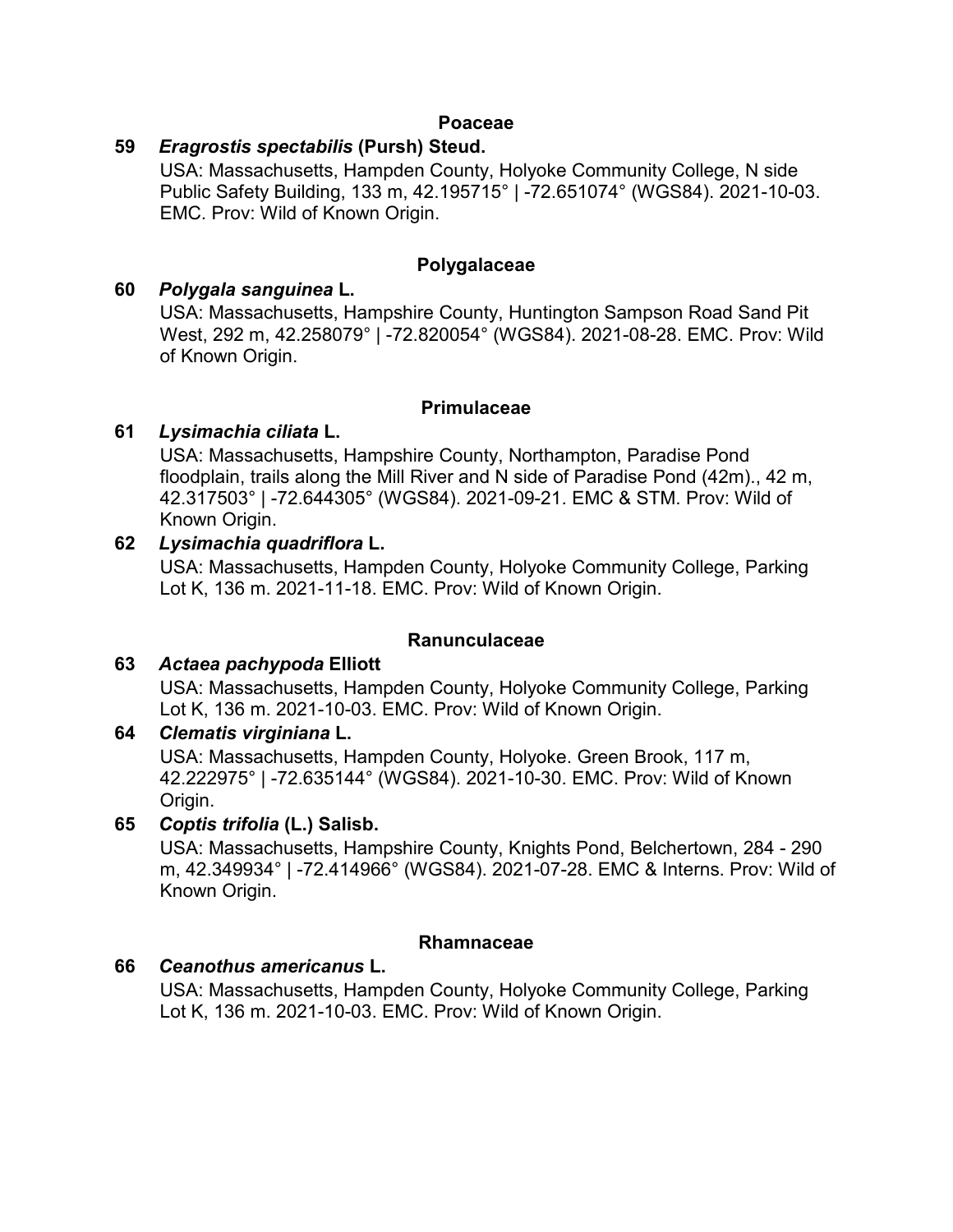#### **Rosaceae**

#### **67** *Aronia melanocarpa* **(Michx.) Elliott**

USA: Massachusetts, Hampden County, Belchertown, Knights Pond SE, 285 m, 42.349823° | -72.412176° (WGS84). 2021-07-28. EMC, JMB & Interns. Prov: Wild of Known Origin.

#### **68** *Aronia melanocarpa* **(Michx.) Elliott** USA: Massachusetts, Franklin County, Hawley, Hawley Bog, 539 m. 2021-09-17. EMC. Prov: Wild of Known Origin.

#### **69** *Fragaria virginiana* **Duchesne** USA: Massachusetts, Franklin County, Hawley. Hawley Bog Parking Area. 2021- 06-16. EMC & Interns. Prov: Wild of Known Origin.

#### **Rubiaceae**

#### **70** *Mitchella repens* **L.**

USA: Massachusetts, Hampden County, Holyoke Community College, Parking Lot K, 136 m. 2021-10-03. EMC. Prov: Wild of Known Origin.

#### **Sarraceniaceae**

#### **71** *Sarracenia purpurea* **L.**

USA: Massachusetts, Franklin County, Hawley, Hawley Bog, 539 m. 2021-09-17. EMC. Prov: Wild of Known Origin.

#### **Scrophulariaceae**

#### **72** *Scrophularia marilandica* **L.**

USA: Massachusetts, Hampshire County, Northampton, Paradise Pond floodplain, trails along the Mill River and N side of Paradise Pond (42m)., 42 m, 42.317503° | -72.644305° (WGS84). 2021-09-29. EMC. Prov: Wild of Known Origin.

#### **Smilacaceae**

#### **73** *Smilax rotundifolia* **L.**

USA: Connecticut, New Haven County, Madison, Summer Hill Rd west; mineral pond edge in open deciduous/conifer forest, 108 m. 2021-10-23. EMC. Prov: Wild of Known Origin.

#### **Verbenaceae**

#### **74** *Verbena urticifolia* **L.**

USA: Massachusetts, Hampden County, Holyoke. Green Brook, 117 m, 42.222975° | -72.635144° (WGS84). 2021-10-30. EMC. Prov: Wild of Known Origin.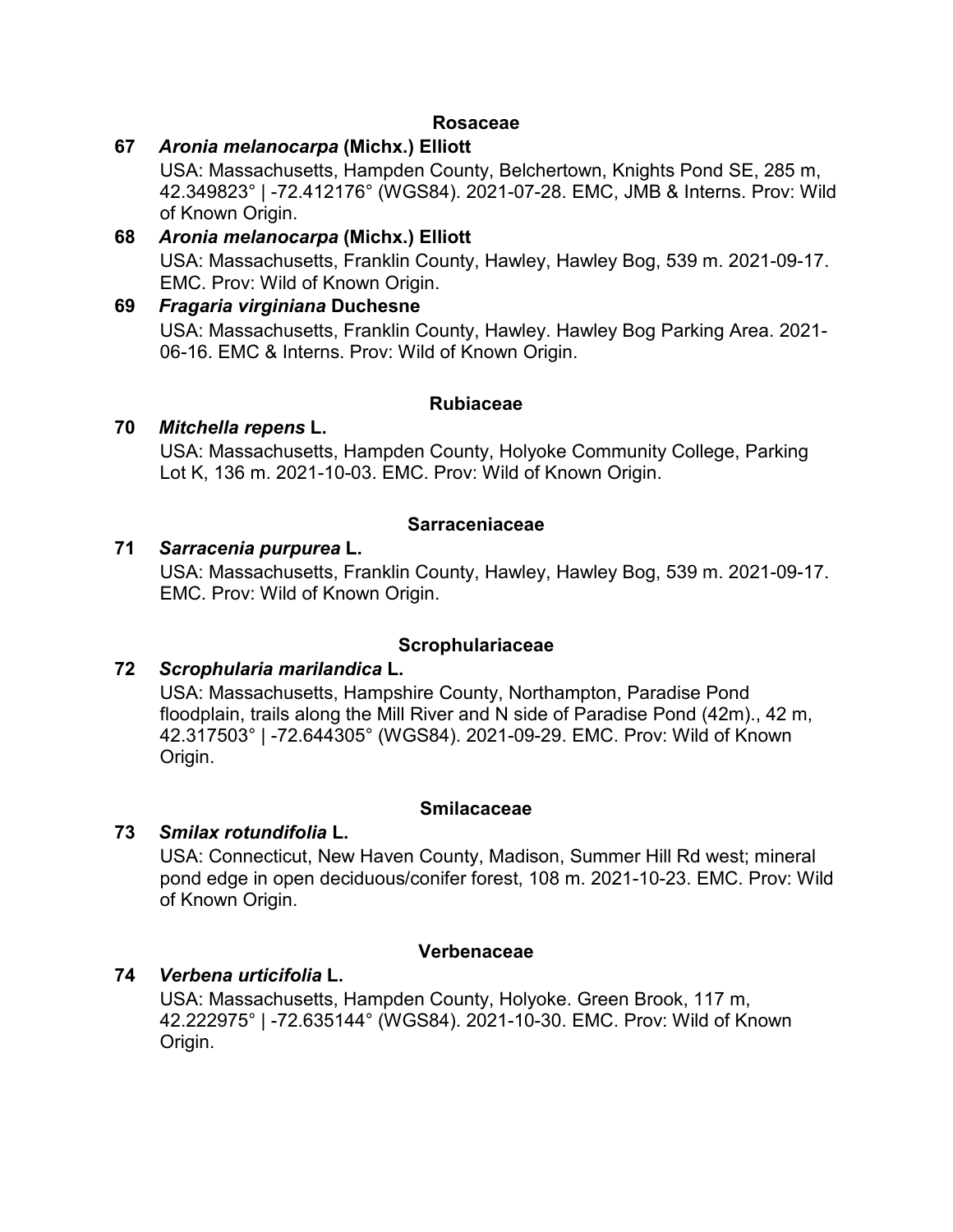#### **Violaceae**

#### **75** *Viola lanceolata* **L.**

USA: Massachusetts, Hampshire County, Huntington, Sampson Road, Sand Pit, 293 - 293 m, 42.258134° | -72.819694° (WGS84). 2021-08-28. EMC. Prov: Wild of Known Origin.

#### **76** *Viola sagittata* **Ait.**

USA: Massachusetts, Hampshire County, Huntington, Sampson Road, Sand Pit, 293 - 293 m, 42.258134° | -72.819694° (WGS84). 2021-08-28. EMC. Prov: Wild of Known Origin.

#### **Vitaceae**

#### **77** *Vitis aestivalis* **Michx.**

USA: Massachusetts, Hampden County, Holyoke Community College, Parking Lot K, 136 m. 2021-10-03. EMC. Prov: Wild of Known Origin.

#### **Xyridaceae**

#### **78** *Xyris difformis* **Chapm. var.** *difformis*

USA: Connecticut, New Haven County, Madison, Summer Hill Rd west; mineral pond edge in open deciduous/conifer forest, 108 m. 2021-10-23. EMC. Prov: Wild of Known Origin.

# **Part 2 Seeds & spores from cultivation/outdoors**

All seeds in this section are the result of open pollination.

#### **Adoxaceae**

#### **79** *Sambucus canadensis* **L.**

2021-09-03. JKR. Acc: 2009-0139, USA: Massachusetts, Hampshire County, USA: Massachusetts, Hampshire County, Smith College, probably near Paradise Pond and College Lane, 41 m. Prov: Cultivated of Known Wild Origin. Det. by comparison.

#### **80** *Sambucus racemosa* **L.**

USA: Michigan, Ingham County, City of Lansing, S. side Jolly Rd., E. of Aurelius Road., W. of Dunckel Road, 258 m, 42.681962° | -84.519517° (WGS84). 2021- 06-08. EMC. Prov: Cultivated of Known Wild Origin.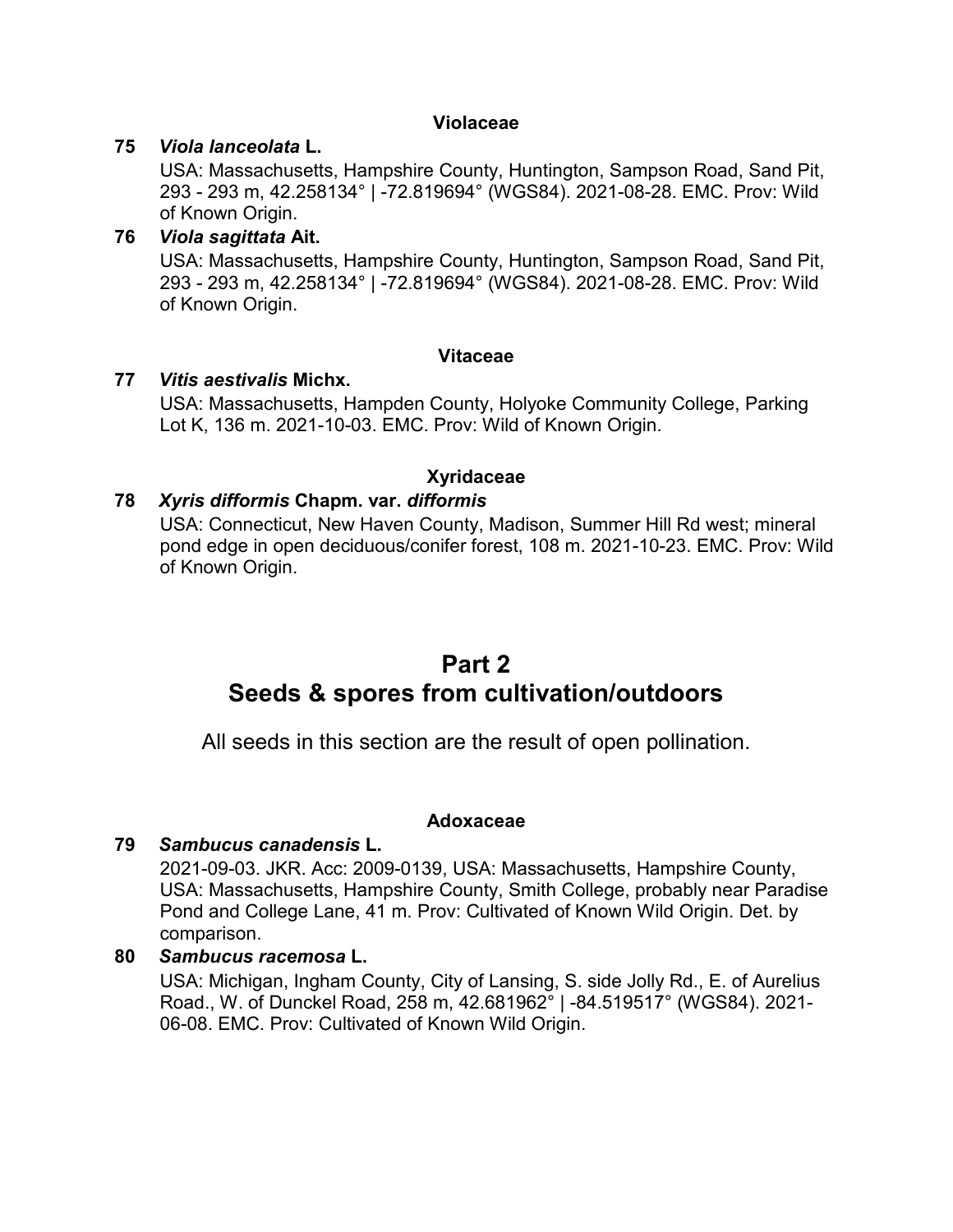#### **Annonaceae**

#### **81** *Asimina triloba* **(L.) Dunal**

2021-10-03. EMC. Prov: Cultivated of Garden Origin.

#### **Apocynaceae**

#### **82** *Amsonia ciliata* **Walt.** 2021-10-12. JKR. Acc: 2016-0104. Prov: Cultivated of Garden Origin.

# **83** *Amsonia elliptica* **Roem. & Schult.**

2021-10-12. JKR. Acc: 1999-0074. Prov: Cultivated of Garden Origin.

# **84** *Amsonia hubrichtii* **Woodson**

2021-10-12. JKR. Acc: 1992-0453, USA: Arkansas, Montgomery County, Watachaw Mt. 1992-12-01. Nicholson, R.G.; no. RG#89. Prov: Cultivated of Known Wild Origin.

#### **85** *Amsonia tabernaemontana* **var.** *salicifolia* 2021-10-12. JKR. Acc: 1999-0390. Prov: Cultivated of Garden Origin. Det. by comparison.

#### **86** *Asclepias syriaca* **L.**

2021-10-19. JKR. Acc: 2020-0041, USA: Massachusetts, Hampshire County, Smith College, probably near Paradise Pond and College Lane, 41 m. Prov: Cultivated of Garden Origin. Det. by comparison.

#### **87** *Asclepias tuberosa* **L.**

2021-08-08. EMC. Prov: Wild of Known Origin.

#### **Aquifoliaceae**

- **88** *Ilex opaca* **Ait.** 2021-11-16. DMD. Acc: 1970-0083. Prov: Cultivated of Garden Origin.
- **89** *Ilex verticillata* **(L.) A.Gray** 2021-10-19. DMD. Acc: 2014-0015. Prov: Cultivated of Garden Origin.

#### **Araceae**

#### **90** *Arisaema dracontium* **(L.) Schott** 2021-09-02. JKR. Acc: 2012-0230, USA: Michigan, Ingham County, Lansing. Biggie Munn Park, 259 m, 42 41 02 N | 84 31 17 W. 2009-09. Prov: Cultivated of Known Wild Origin.

**91** *Pinellia tripartita* **(Bl.) Schott.** 2021-08-04. JKR. Acc: 1995-0035. Prov: Cultivated of Garden Origin.

#### **Araliaceae**

**92** *Aralia cordata* **Thunb. f.** *sachalinensis* **Regel** 2021-09-09. JKR. Acc: 1992-0401. Prov: Cultivated of Garden Origin.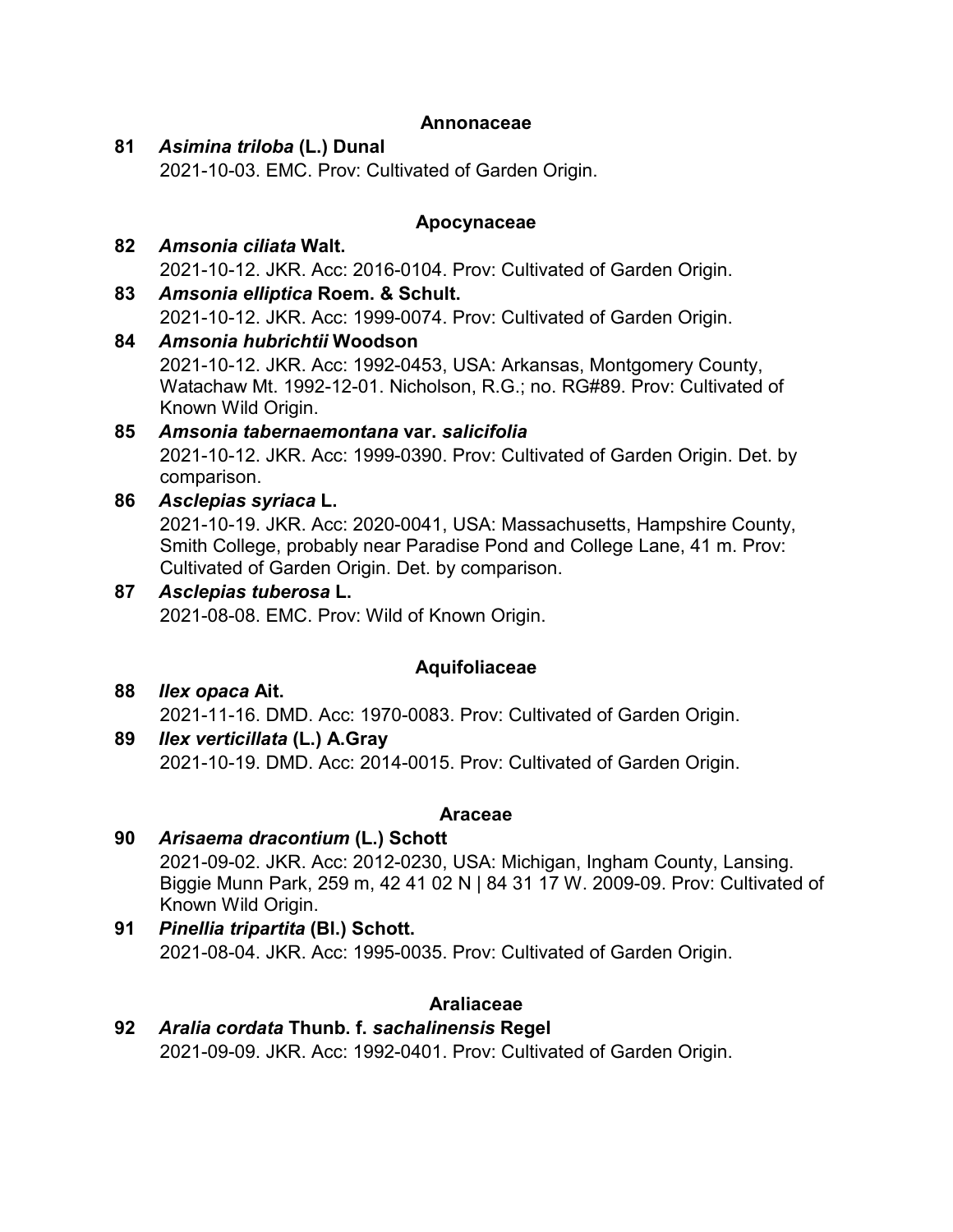#### **Aristolochiaceae**

- **93** *Asarum canadense* **L.** 2021-06-08. EMC & Interns. Acc: 1951-0144. Prov: Cultivated of Garden Origin.
- **94** *Asarum caudatum* **Lindl.** 2021-06-08. EMC. Acc: 2015-0038. Prov: Cultivated of Garden Origin.
- **95** *Asarum europaeum* **L.** 2021-06-08. EMC & Interns. Acc: 1967-0136. Prov: Cultivated of Garden Origin.
- **96** *Isotrema macrophyllum* **(Lam.) C.F.Reed** 2021-11-09. EMC. Acc: 1978-0139. Prov: Cultivated of Garden Origin.
- **97** *Saruma henryi* **Oliver** 2021-06-21. JKR. Acc: 2014-0231. Prov: Cultivated of Garden Origin.

#### **Asparagaceae**

- **98** *Camassia leichtlinii* **(Bak.) S.Wats.** 2021-06-19. EMC. Prov: Cultivated of Garden Origin.
- **99** *Disporum viridescens* **(Maxim.) Nakai** 2021-10-15. EMC. Acc: 2001-0124. Prov: Wild of Known Origin.
- **100** *Hosta clausa* **Nak. var.** *normalis* **Maek.** 2021-10-19. DMD. Acc: 2009-0093, CHN: Jilin Province, along the North Korean border in Jilin Province. Dr. Zhao Yu Tang. Prov: Cultivated of Known Wild Origin.
- **101** *Hosta tibae* **F.Maek.** 2021-10-20. DMD. Acc: 2003-0126. Prov: Cultivated of Garden Origin.

#### **102** *Hosta tsushimensis* **Fujita** 2021-10-19. DMD. Acc: 1982-0062, JPN: Nagasaki Prefecture, Tatsurayana, Tsushima Island, 620 m. Creech, John. Prov: Cultivated of Known Wild Origin.

- **103** *Ornithogalum candicans* **(Baker) J.C.Manning & Goldblatt** 2021-09-20. JKR. Acc: 2015-0015. Prov: Cultivated of Garden Origin.
- **104** *Scilla scilloides* **(Lindl.) Druce.** 2021-10-19. JKR. Acc: 1994-0226. Prov: Cultivated of Garden Origin.

#### **Asphodelaceae**

**105** *Asphodelus albus* **Mill.** 2021-07-21. JKR. Acc: 2001-0867. Prov: Cultivated of Garden Origin.

#### **Asteraceae**

- **106** *Centratherum punctatum* **Cass.** 2021-08-25. JKR. Acc: 2013-0194. Prov: Cultivated of Garden Origin.
- **107** *Heliopsis helianthoides* **(L.) Sweet** 2021-08-24. JKR. Acc: 2013-0131, USA: Massachusetts, Hampshire County, Smith College Lyman Pond, 48 m, 42 19 06.93 N | 72 38 24.40 W. Prov: Cultivated of Known Wild Origin. Det. by comparison.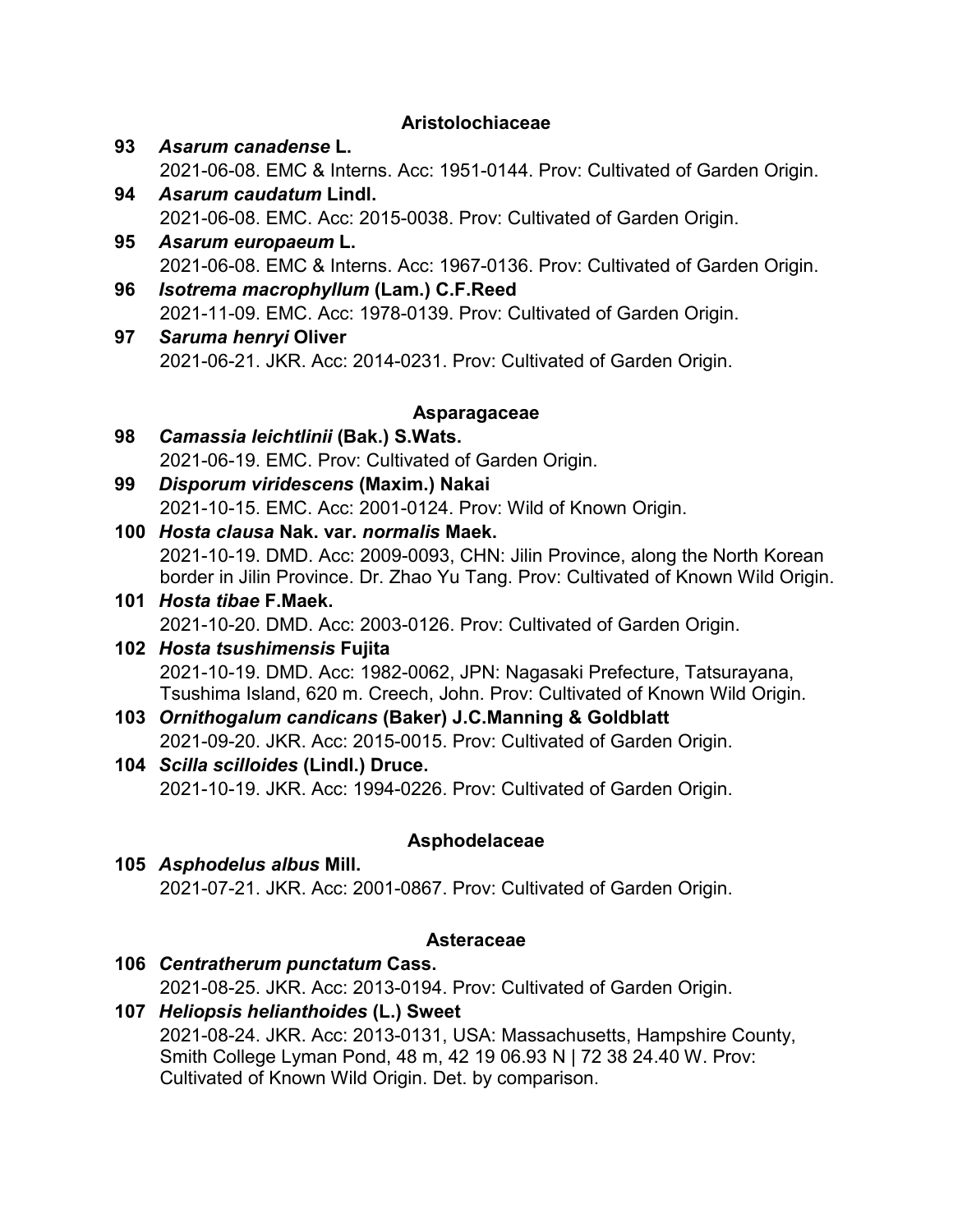#### **Balsaminaceae**

#### **108** *Impatiens balsamina* **L.**

2021-08-30. EMC. Acc: 2020-0027. Prov: Cultivated of Garden Origin. Det. by comparison.

#### **Berberidaceae**

#### **109** *Diphylleia cymosa* **Michx.** 2021-07-20. JKR. Acc: 2007-0046. Prov: Cultivated of Garden Origin.

- **110** *Jeffersonia diphylla* **(L.) Pers.** 2021-06-15. JKR. Acc: 2014-0254, USA: New York, Monroe County. Prov: Cultivated of Known Wild Origin.
- **111** *Jeffersonia dubia* **(Maxim.) Benth. & Hook.f. ex Bak. & S.L.Moore** 2021-06-08. EMC. Prov: Cultivated of Garden Origin. Det. by comparison.

#### **112** *Podophyllum hexandrum* **Royle** 2021-07-10. EMC. Prov: Cultivated of Garden Origin.

#### **Betulaceae**

- **113** *Betula alleghaniensis* **Britt.** 2021-10-15. BLG. Acc: 2019-0067. Prov: Cultivated of Garden Origin. Det. by comparison.
- **114** *Betula lenta* **L.** 2021-09-29. BLG. Acc: 2016-0084. Prov: Cultivated of Garden Origin.
- **115** *Carpinus tschonoskii* **Maxim.** 2021-09-29. BLG. Acc: 1970-3805. Prov: Cultivated of Garden Origin.

#### **Bignoniaceae**

#### **116** *Catalpa ovata* **G.Don.** 2021-11-22. EMC. Acc: 1995-0162. Prov: Cultivated of Garden Origin.

#### **Brassicaceae**

- **117** *Alyssum idaeum* **Boiss.And Heldr.** 2021-06-09. JKR. Acc: 1999-0396. Prov: Cultivated of Garden Origin. **118** *Alyssum ovirense* **Kerner**
- 2021-06-09. JKR. Acc: 1984-0003. Prov: Cultivated of Garden Origin.

#### **Cactaceae**

**119** *Opuntia macrorhiza* **Engelmann** 2021-11-18. EMC. Acc: 2006-0101. Prov: Cultivated of Garden Origin.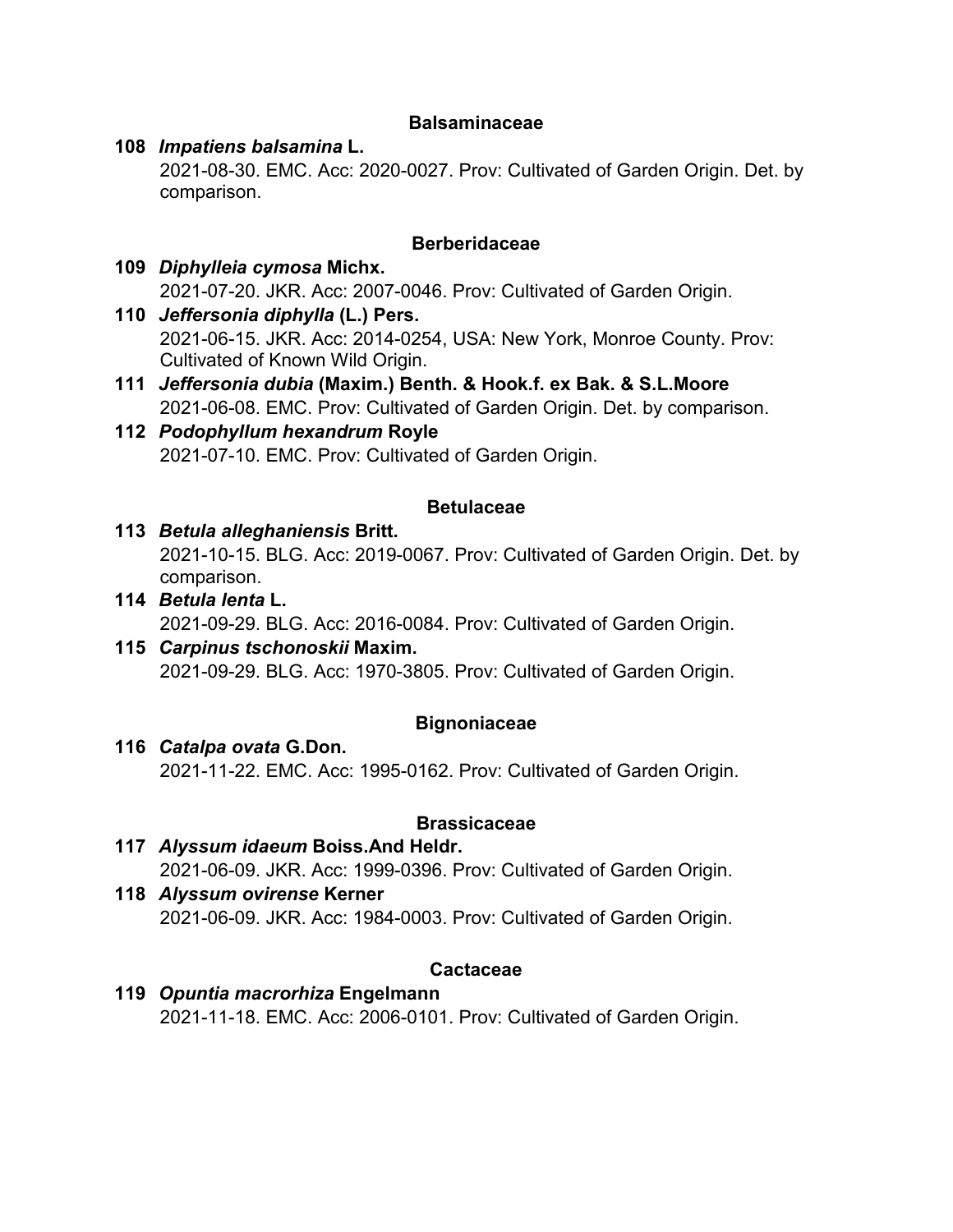#### **Calycanthaceae**

- **120** *Calycanthus chinensis* **Cheng & Chang** 2021-10-12. JKR. Acc: 1999-0536. Prov: Cultivated of Garden Origin.
- **121** *Calycanthus floridus* **L.** 2021-10-12. JKR. Acc: 1992-0405. Prov: Cultivated of Garden Origin.
- **122** *Chimonanthus praecox* **(L.) Link** 2021-10-18. EMC. Acc: 1985-0143. Prov: Cultivated of Garden Origin.

#### **Campanulaceae**

- **123** *Campanula americana* **L.** 2021-10-09. EMC. Prov: Cultivated of Garden Origin.
- **124** *Lobelia cardinalis* **L.** 2021-10-06. DMD. Prov: Cultivated of Garden Origin.
- **125** *Lobelia siphilitica* **L.** 2021-07-14. DMD. Acc: 1983-0215. Prov: Cultivated of Garden Origin.

#### **Caprifoliaceae**

- **126** *Triosteum aurantiacum* **Bickn.** 2021-09-19. EMC. Prov: Cultivated of Garden Origin.
- **127** *Triosteum pinnatifidum* **Maxim.** 2021-08-17. EMC. Acc: 2017-0275. Prov: Cultivated of Garden Origin.

#### **Caryophyllaceae**

- **128** *Dianthus deltoides* **L.** 2021-06-29. JKR. Acc: 1984-0533. Prov: Cultivated of Garden Origin.
- **129** *Dianthus superbus* **L.** 2021-07-20. JKR. Acc: 2014-0136, HUN: Budakalász, Budakalász. Prov: Cultivated of Known Wild Origin.
- **130** *Lychnis viscaria* **L.** 2021-06-09. JKR. Acc: 2014-0178, FIN: North Karelia, North Karelia. Liperi, Parnavaara. Prov: Cultivated of Known Wild Origin.
- **131** *Saponaria officinalis* **L.** 2021-08-04. JKR. Acc: 2014-0177, DEU: Wardenburg, Tilly H<sub>"gel</sub>, Weser-Ems area. 2012-08-30. Klaus Bartsch. Prov: Cultivated of Known Wild Origin.

#### **132** *Silene latifolia* **Poir. subsp.** *alba* **(Mill.) Greuter & Burdet** 2021-08-04. JKR. Acc: 2014-0141, AUT: Salzburg, Hintergöriach, Hanseigut; Straßenböschung, 1210 m. 2012-07-07. Prov: Cultivated of Known Wild Origin.

#### **Cornaceae**

# **133** *Cornus florida* **L.**

2021-09-29. BLG. Acc: 1970-0053. Prov: Cultivated of Garden Origin.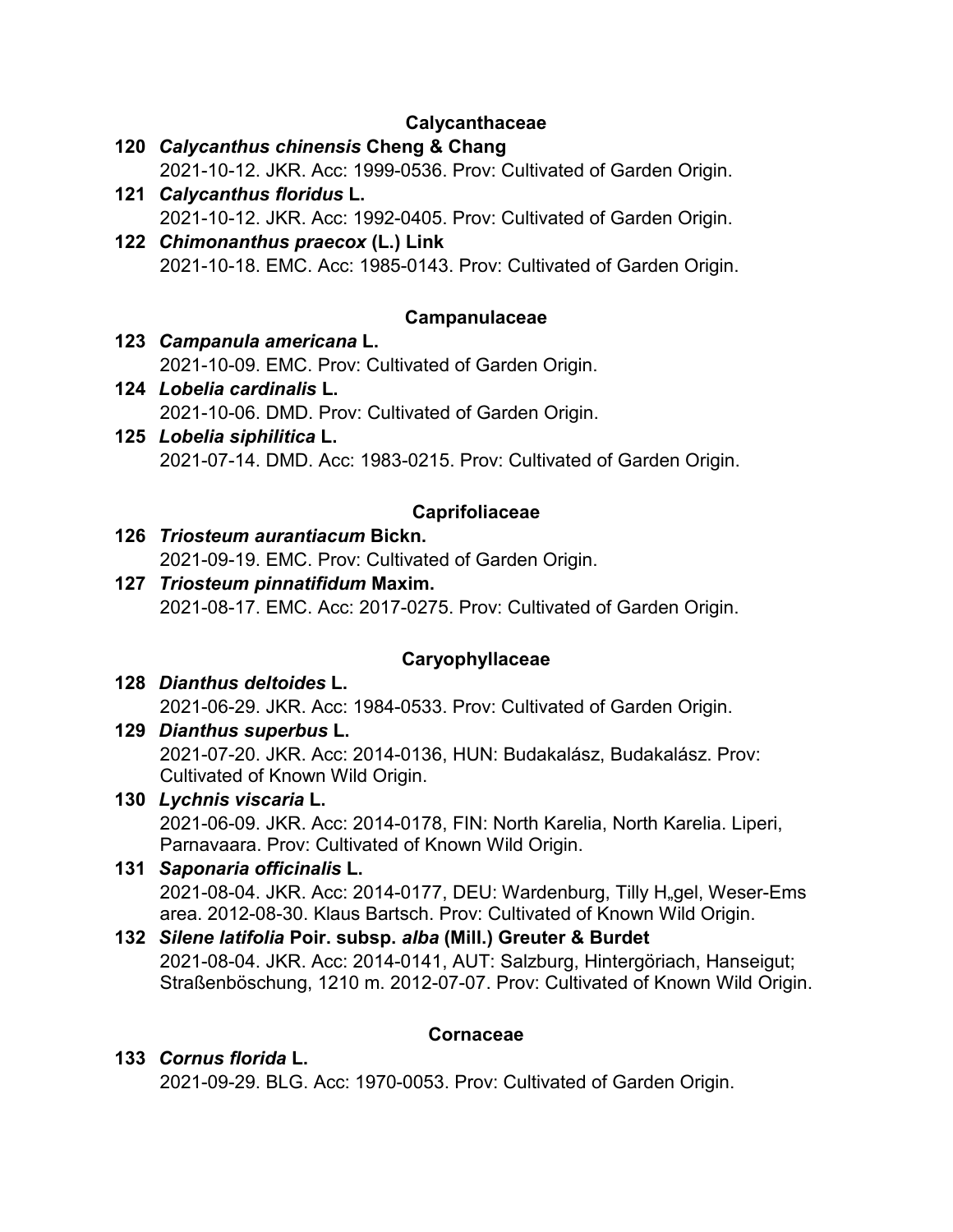#### **134** *Cornus florida* **L. 'Rubra'**

2021-09-29. BLG. Acc: 1970-1072. Prov: Cultivated of Garden Origin.

**135** *Nyssa sylvatica* **Marsh.** 2021-09-21. BLG. Acc: 1985-0071. Prov: Cultivated of Garden Origin.

#### **Crassulaceae**

- **136** *Sedum hybridum* **L.** 2021-09-02. JKR. Acc: 2002-0194, RUS: Altai Mountains. Prov: Cultivated of Known Wild Origin.
- **137** *Sedum takesimense* **Nakai** 2021-09-02. JKR. Acc: 1996-0079, KOR: Kyongsang, Ulleung, Taeha, Ulleung Island. Prov: Cultivated of Known Wild Origin.

#### **Dryopteridaceae**

- **138** *Polystichum acrostichoides* **(Michx.) Schott.** 2021-06-09. JKR. Acc: 1970-0166. Prov: Cultivated of Garden Origin.
- **139** *Polystichum polyblepharum* **(Roem.) Presl.** 2021-06-09. JKR. Acc: 1999-0284. Prov: Cultivated of Garden Origin.

#### **Ericaceae**

- **140** *Rhododendron carolinianum* **Rehd.** 2021-11-16. DMD. Acc: 1979-0449. Prov: Cultivated of Garden Origin.
- **141** *Rhododendron ferrugineum* **L.** 2021-11-16. DMD. Acc: 1960-0207. Prov: Cultivated of Garden Origin.
- **142** *Rhododendron maximum* **L.** 2021-11-16. DMD. Acc: 1951-1075. Prov: Cultivated of Garden Origin.
- **143** *Rhododendron vaseyi* **A.Gray** 2021-11-16. DMD. Acc: 2017-0311, USA: North Carolina, Jackson County. 2014- 10-14. Tom Clark; no. SEUS2014\*41. Prov: Cultivated of Known Wild Origin.

#### **Fabaceae**

- **144** *Baptisia tinctoria* **(L.) Vent.** 2021-10-21. STM. Acc: 2001-0048, USA: Massachusetts, Barnstable County, Truro. Cape Cod. Prov: Cultivated of Known Wild Origin.
- **145** *Genista sagittalis* **L.** 2021-06-29. JKR. Acc: 1970-0595. Prov: Cultivated of Garden Origin.
- **146** *Lathyrus japonicus* **Willd. var.** *maritimus* **(L.) Kartesz & Gandhi** 2021-07-03. EMC. Prov: Cultivated of Garden Origin.

#### **147** *Lupinus perennis* **L.**

USA: Michigan, Southern MI counties. 2021-06-15. EMC. Prov: Cultivated of Known Wild Origin.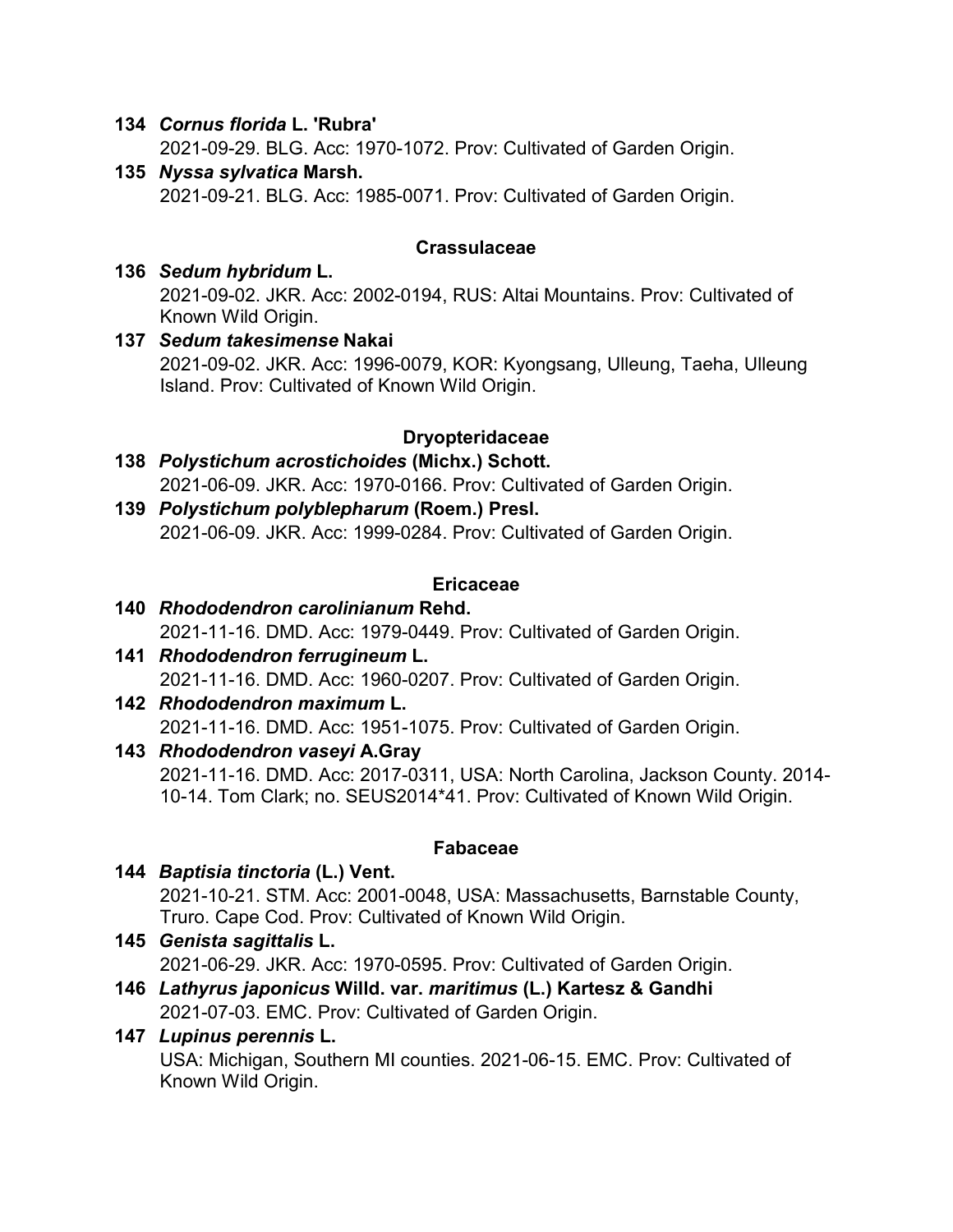#### **148** *Senna hebecarpa* **(Fernald) H.S.Irwin & Barneby**

2021-10-10. DMD. Acc: 2020-0023, USA: Missouri, Carter County, Roadside, 6 miles E of Van Buren, 274 m, 36°59'N 91°01'W. Prov: Cultivated of Known Wild Origin. Det. by comparison.

#### **Gentianaceae**

**149** *Gentiana andrewsii* **Griseb.** 2021-10-26. EMC. Prov: Cultivated of Garden Origin.

#### **Geraniaceae**

#### **150** *Geranium maculatum* **L.**

2021-06-09. JKR. Acc: 2012-0020, USA: Massachusetts, Hampshire County, Paradise Pond (Lowland), 42.317922 | -72.6439. Prov: Cultivated of Known Wild Origin.

#### **Grossulariaceae**

#### **151** *Ribes aureum* **Pursh. 'Crandall'**

2021-07-20. JKR. Acc: 2015-0184. Prov: Cultivated of Garden Origin.

#### **Hypoxidaceae**

#### **152** *Hypoxis hirsuta* **(L.) Cov.**

2021-06-11. EMC. Acc: 1996-0034, CAN: Ontario, Lambton, Walpole Island Indian Reserve. Prov: Cultivated of Known Wild Origin.

#### **Iridaceae**

#### **153** *Iris ensata* **Thunb.**

2021-09-08. JKR. Acc: 1994-0332, JPN: Hokkaido, Tomakomai-shi. 1980-07-28. K. Kawabata. Prov: Cultivated of Known Wild Origin.

#### **154** *Iris sibirica* **L.**

2021-08-25. JKR. Acc: 2001-0172, EST: Meerapolu, Tartumaa. Prov: Cultivated of Known Wild Origin.

#### **155** *Iris sintenisii* **Janka**

2021-08-25. JKR. Acc: 1999-0078. Prov: Cultivated of Garden Origin.

#### **156** *Iris tectorum* **Maxim.**

2021-08-12. JKR. Acc: 2000-0080. Prov: Cultivated of Garden Origin.

#### **157** *Sisyrinchium angustifolium* **Mill.**

2021-07-08. JKR. Acc: 1970-0520. Prov: Cultivated of Garden Origin.

#### **158** *Sisyrinchium mucronatum* **Michx.**

2021-06-29. JKR. Acc: 1993-0046. Prov: Cultivated of Garden Origin.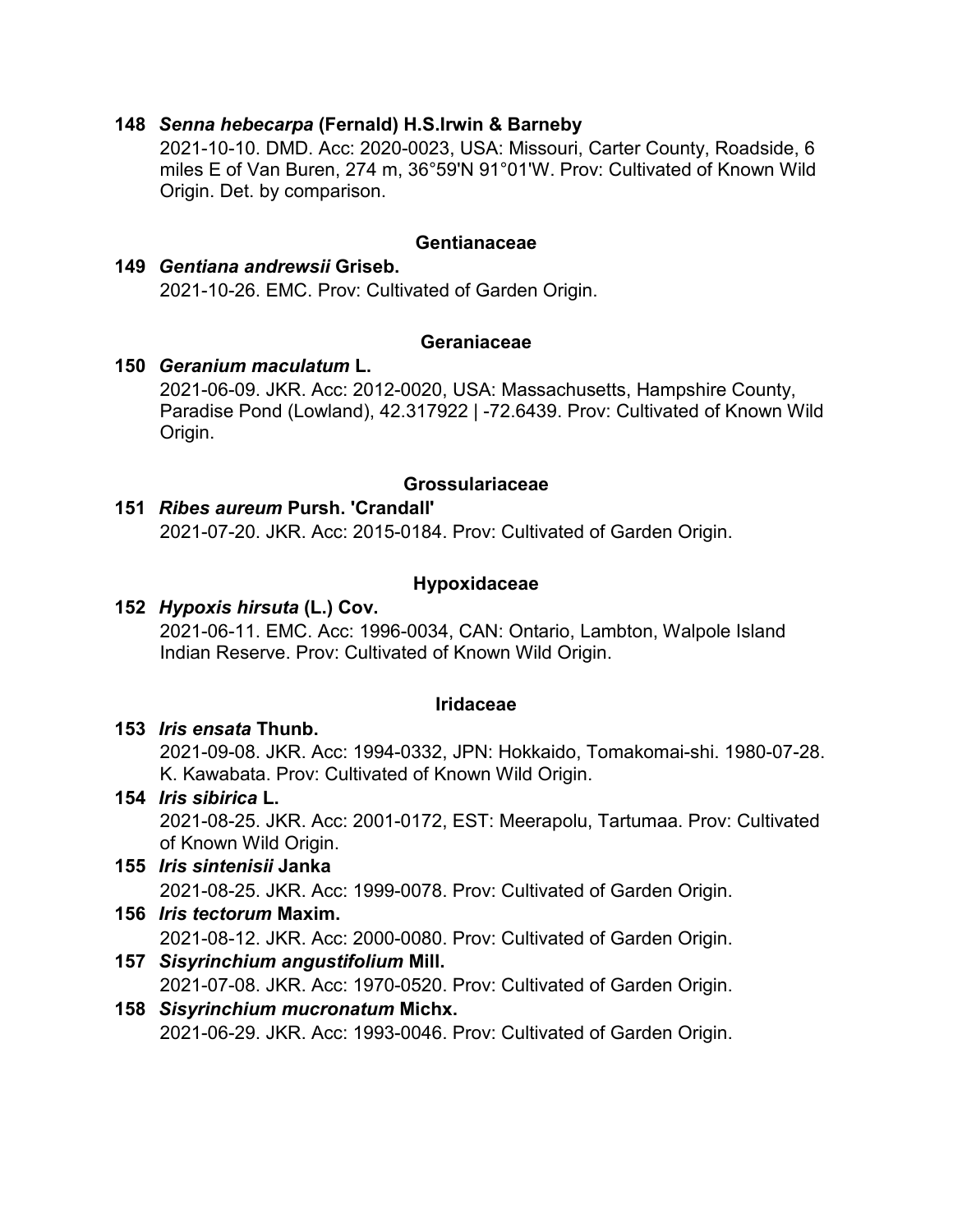#### **Lamiaceae**

| 159 Clerodendrum trichotomum Thunb. var. fargesii (Dode) Rehd.                                                                                                                         |
|----------------------------------------------------------------------------------------------------------------------------------------------------------------------------------------|
| 2021-10-06. EMC. Acc: 1992-0435. Prov: Cultivated of Garden Origin.                                                                                                                    |
| 160 Hedeoma pulegioides (L.) Pers.                                                                                                                                                     |
| 2021-10-03. EMC. Prov: Cultivated of Garden Origin.                                                                                                                                    |
| 161 Monarda fistulosa L.                                                                                                                                                               |
| 2021-10-12. DMD. Acc: 2011-0157, USA: New Jersey, Morris County. 2010.<br>Gutierrez, K Prov: Cultivated of Known Wild Origin.                                                          |
| 162 Salvia Iyrata L.                                                                                                                                                                   |
| 2021-06-24. JKR. Acc: 1999-0157. Prov: Cultivated of Garden Origin.                                                                                                                    |
| 163 Salvia nemorosa L.                                                                                                                                                                 |
| 2021-06-24. JKR. Acc: 2014-0140, AUT: Burgenland, Burgenland. Seewinkel,<br>Feriendorf Pannonia, 120 m, 47 44 31 N   16 52 51 E. 2012-07-03. Prov:<br>Cultivated of Known Wild Origin. |
| 164 Scutellaria integrifolia L.                                                                                                                                                        |
| 2021-08-04. JKR. Acc: 1997-0563. Prov: Cultivated of Garden Origin.                                                                                                                    |
| 165 Scutellaria lateriflora L.                                                                                                                                                         |
| 2021-09-07. EMC. Acc: 2017-0447. Prov: Cultivated of Garden Origin.                                                                                                                    |
| 166 Trichostema dichotomum L.                                                                                                                                                          |
| 2021-09-27. EMC. Prov: Cultivated of Garden Origin.                                                                                                                                    |
| .iliaceae                                                                                                                                                                              |
|                                                                                                                                                                                        |

- **167** *Cardiocrinum cordatum* **(Thunb.) Mak.** 2021-10-31. EMC. Acc: 2015-0123. Prov: Cultivated of Garden Origin.
- **168** *Lilium canadense* **L.** 2021-10-01. EMC. Prov: Cultivated of Garden Origin.

#### **Malvaceae**

- **169** *Abelmoschus esculentus* **(L.) Moench** 2021-10-13. DMD. Acc: 2019-0036. Prov: Cultivated of Garden Origin. Det. by comparison.
- **170** *Abelmoschus esculentus* **(L.) Moench** 2021-11-09. EMC. Acc: 2019-0036. Prov: Cultivated of Garden Origin. Det. by comparison.
- **171** *Althaea officinalis* **L.** 2021-10-06. DMD. Acc: 2014-0131, CZE: Uhersk Ostroh. Prov: Cultivated of Known Wild Origin.

#### **Melanthiaceae**

**172** *Melanthium virginicum* **L.** 2021-10-05. DMD. Acc: 2008-0113. Prov: Cultivated of Garden Origin.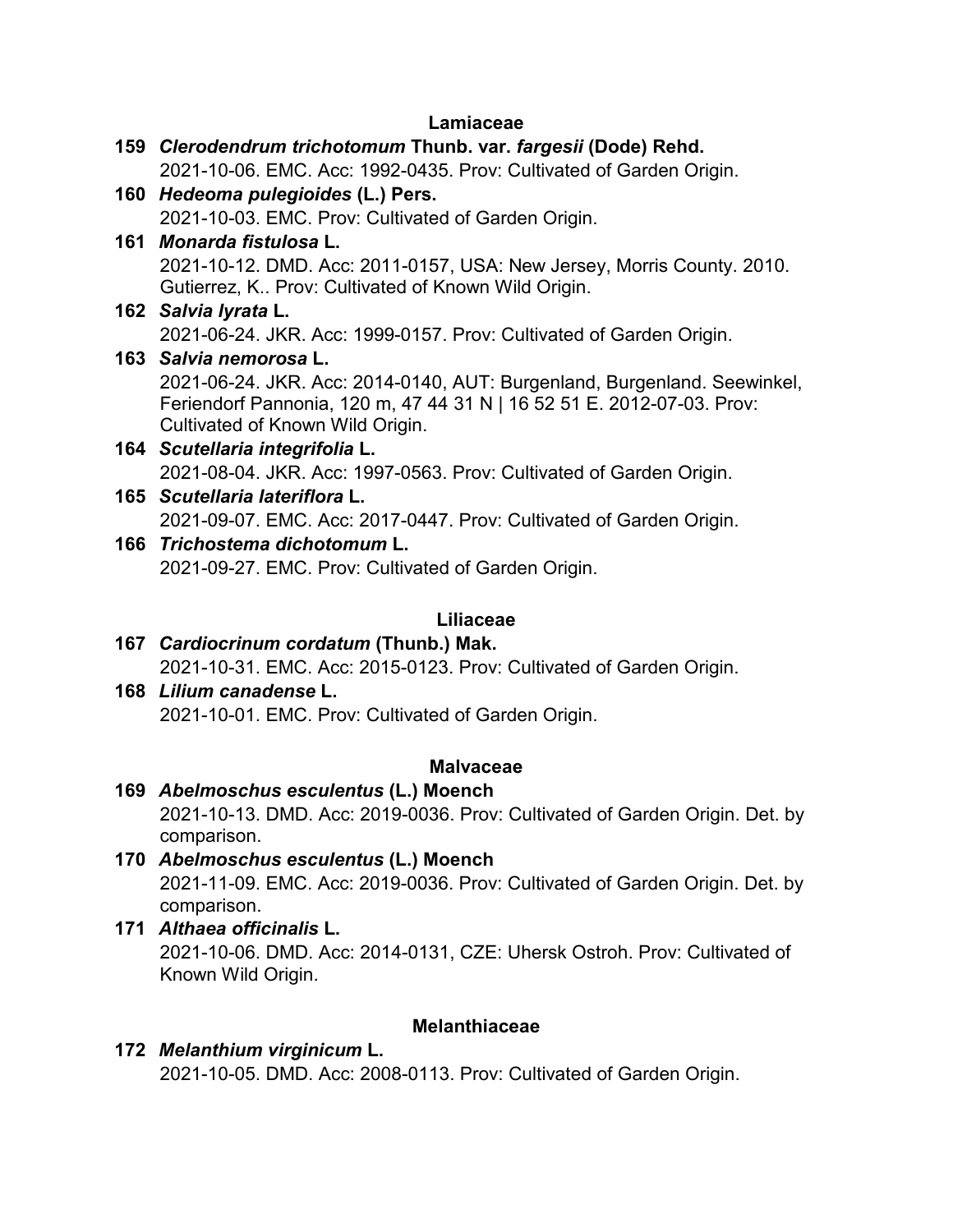#### **173** *Trillium erectum* **L.**

2021-07-20. EMC & Interns. Prov: Cultivated of Garden Origin.

- **174** *Trillium flexipes* **Raf.** 2021-07-29. JKR. Acc: 2017-0243, USA: Alabama, Morgan County, Newsome sinks, 34 25.531 N | 86 3.647 W. 2009-09-30. Prov: Cultivated of Known Wild Origin.
- **175** *Trillium grandiflorum* **(Michx.) Salisb.** 2021-07-17. EMC. Prov: Cultivated of Garden Origin.
- **176** *Veratrum lobelianum* **Bernh.** 2021-08-18. JKR. Acc: 1997-0032. Prov: Cultivated of Garden Origin.

#### **Oleaceae**

**177** *Chionanthus retusus* **Lindl.** 2021-09-29. BLG. Acc: 1954-0795. Prov: Cultivated of Garden Origin.

#### **Onagraceae**

**178** *Chamerion angustifolium* **(L.) Holub**

2021-09-02. JKR. Acc: 1996-0129, USA: Vermont, Windsor County, Reading. 1991. Sue Schaffner. Prov: Cultivated of Known Wild Origin.

**179** *Ludwigia alternifolia* **L.** 2021-10-09. EMC. Acc: 2014-0222, USA: Michigan, Southern Michigan. Prov: Cultivated of Known Wild Origin.

#### **Paeoniaceae**

**180** *Paeonia obovata* **Maxim.** 2021-09-25. DMD. Acc: 2012-0236. Prov: Cultivated of Garden Origin.

#### **Papaveraceae**

- **181** *Adlumia fungosa* **(Ait.) Greene ex B.S.P.** 2021-07-10. EMC. Prov: Cultivated of Garden Origin. **182** *Corydalis ophiocarpa* **Hook.f. & Thomson** 2021-06-17. JKR. Acc: 2015-0039. Prov: Cultivated of Garden Origin. **183** *Eschscholzia californica* **Cham.** 2021-07-21. EMC. Prov: Cultivated of Garden Origin. **184** *Papaver atlanticum* **(Ball) Coss.** 2021-06-09. JKR. Acc: 1988-0056. Prov: Cultivated of Garden Origin. **185** *Sanguinaria canadensis* **L.** 2021-06-08. EMC. Acc: Holyoke, MA. Prov: Cultivated of Garden Origin. Det. by comparison.
- **186** *Stylophorum diphyllum* **(Michx.) Nutt.** 2021-06-22. Jacques Thompson. Prov: Cultivated of Garden Origin.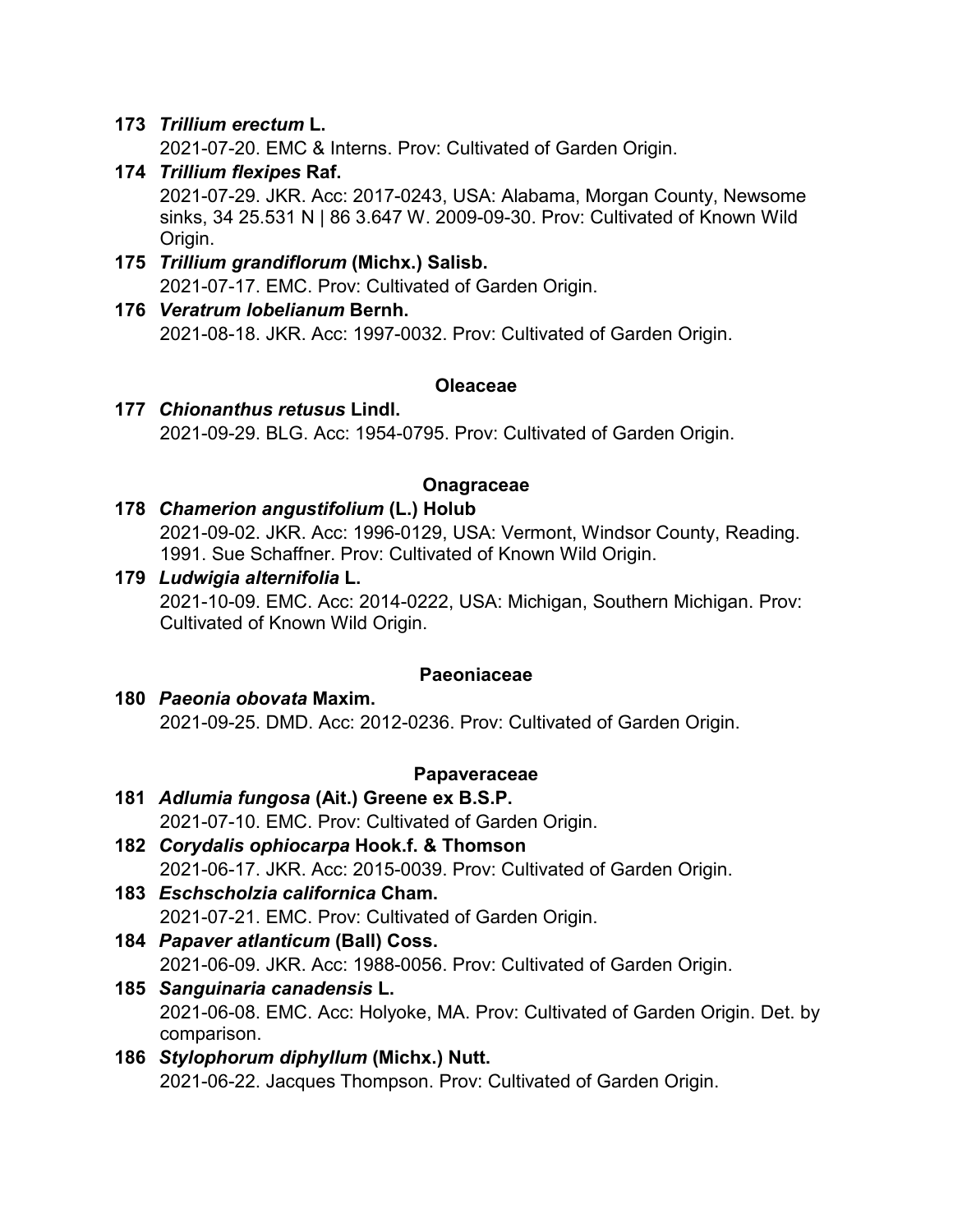#### **Plantaginaceae**

- **187** *Globularia incanescens* **Viv.** 2021-06-29. JKR. Acc: 1977-0820. Prov: Cultivated of Garden Origin.
- **188** *Penstemon hirsutus* **(L.) Willd.** 2021-10-09. EMC. Prov: Cultivated of Garden Origin.
- **189** *Veronicastrum virginicum* **(L.) Farw.** 2021-10-19. DMD. Acc: 2014-0182, USA: Michigan, Ingham County, Southern Floodplain Forest, Legg Park Flood Plain, 256 m, 42 42 N | 84 23 W. 2009-09-17. Prov: Cultivated of Known Wild Origin.

#### **Polemoniaceae**

**190** *Polemonium reptans* **L.** 2021-06-09. JKR. Acc: 1979-0218, USA: Wisconsin. Prov: Cultivated of Known Wild Origin.

#### **Primulaceae**

**191** *Anagallis arvensis* **L.**

2021-10-12. JKR. Acc: 2017-0370. Prov: Cultivated of Garden Origin.

- **192** *Dodecatheon meadia* **L.** 2021-06-21. EMC. Prov: Cultivated of Garden Origin.
- **193** *Primula japonica* **A.Gray** 2021-07-19. EMC. Prov: Cultivated of Garden Origin.

#### **Ranunculaceae**

- **194** *Anemonopsis macrophylla* **Sieb. & Zucc.** 2021-11-15. DMD. Acc: 1984-0258. Prov: Cultivated of Garden Origin.
- **195** *Aquilegia atrata* **Koch**

2021-06-30. JKR. Acc: 2014-0191, ITA: Pavia, Pavia. Piacenza e Pavia, Monte Lesima, 1650 m. Prov: Cultivated of Known Wild Origin.

- **196** *Aquilegia canadensis* **L.** 2021-06-08. EMC & Interns. Acc: 1995-0479. Prov: Cultivated of Garden Origin.
- **197** *Aquilegia discolor* **Levier & Leresche** 2021-06-09. JKR. Acc: 1985-0560. Prov: Cultivated of Garden Origin.
- **198** *Aquilegia parviflora* **Ledeb.** 2021-06-30. JKR. Acc: 1979-0181. Prov: Cultivated of Garden Origin.
- **199** *Aquilegia vulgaris* **L.**

2021-07-15. EMC. Prov: Cultivated of Garden Origin.

#### **200** *Clematis recta* **L.**

2021-09-02. JKR. Acc: 2016-0344, AUT: lower Austria, NSG Perchtoldsdorfer, Heide; Gebuschsaume, 320 m, 48 7 30 N | 16 12 29 E. Prov: Cultivated of Known Wild Origin. IPEN: AT-0-WU-RAN127049.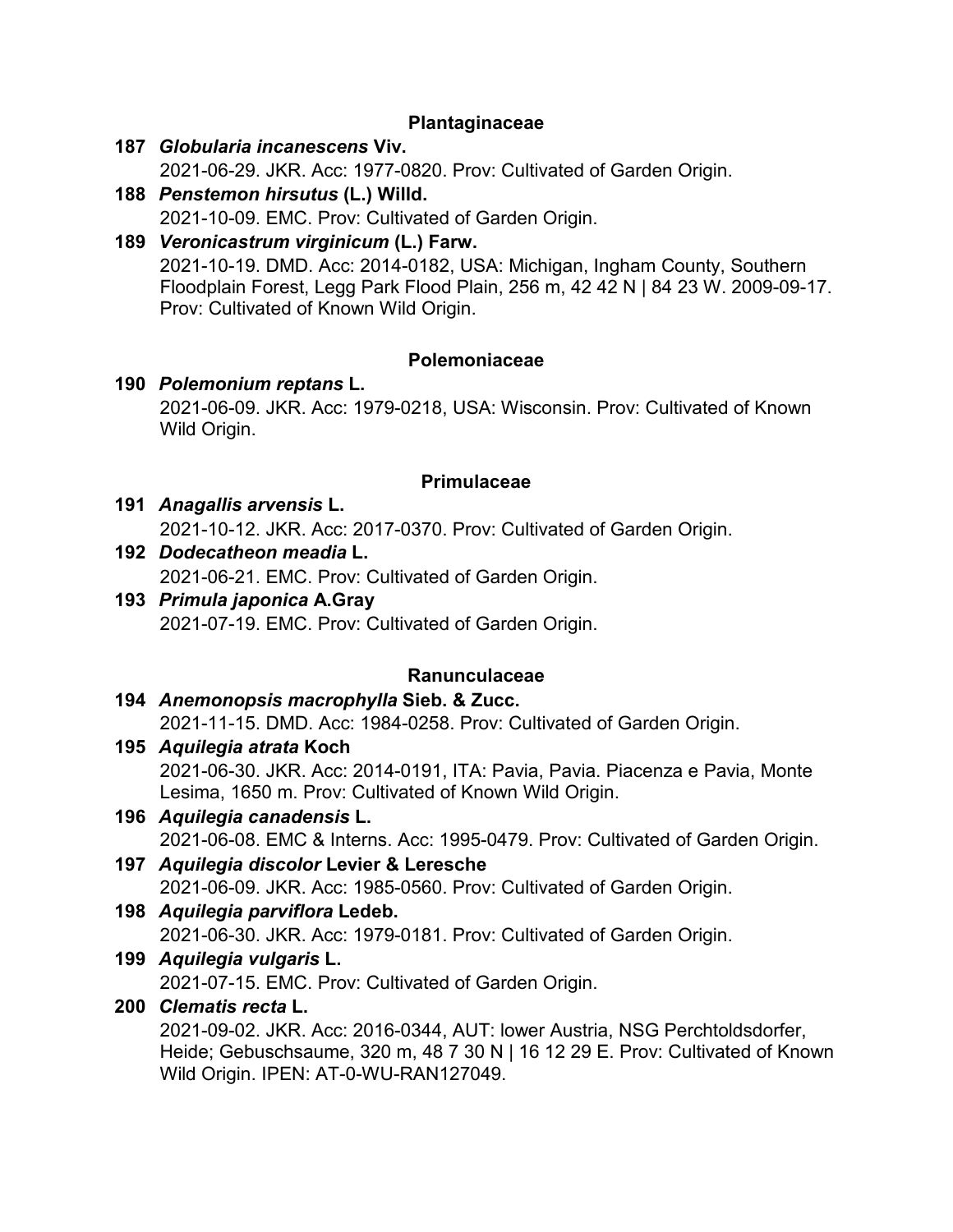#### **201** *Clematis serratifolia* **Rehd.**

2021-07-06. EMC. Prov: Cultivated of Garden Origin.

**202** *Hydrastis canadensis* **L.** 2021-07-20. JKR. Acc: 1995-0461. Prov: Cultivated of Garden Origin.

#### **Rosaceae**

- **203** *Alchemilla gorcensis* **Pawl.** 2021-07-06. JKR. Acc: 1988-0104, MKD: Perister Planina, along the Brajcinska Reka, 4-5 Km E of Ljubojna, 1200 m. Prov: Cultivated of Known Wild Origin. **204** *Potentilla crantzii* **(Crantz) G.Beck.** 2021-06-29. JKR. Acc: 1980-0136. Prov: Cultivated of Garden Origin. **205** *Potentilla fissa* **Nutt.** 2021-06-09. JKR. Acc: 1985-0025, USA: Colorado, Jefferson County. Prov: Cultivated of Known Wild Origin. **206** *Rosa glauca* **Pourr.** 2021-09-02. JKR. Acc: 2001-0644. Prov: Cultivated of Garden Origin.
- **207** *Rosa palustris* **Marsh.** 2021-09-02. JKR. Acc: 2014-0021. Prov: Cultivated of Garden Origin.

#### **208** *Rosa pendulina* **L.**

2021-09-02. JKR. Acc: 1977-0738. Prov: Cultivated of Garden Origin.

#### **209** *Rubus odoratus* **L.**

2021-08-04. JKR. Acc: 1999-0182, USA: Massachusetts, Franklin County, Conway. Prov: Cultivated of Known Wild Origin.

- **210** *Sibbaldiopsis tridentata* **(Ait.) Rydb.** 2021-07-23. JKR. Acc: 1995-0027, USA: New Hampshire, Cheshire County, Mt. Monadnock. Prov: Cultivated of Known Wild Origin.
- **211** *Spiraea tomentosa* **L.** 2021-10-19. DMD. Acc: 2014-0190, USA: Massachusetts, Franklin County, Hawley, Hawley Bog, 42 34 32.81 N | 72 53 26.79 W. Prov: Cultivated of Known Wild Origin.

#### **Rutaceae**

- **212** *Orixa japonica* **Thunb.** 2021-10-15. DMD. Acc: 2015-0021. Prov: Cultivated of Garden Origin. **213** *Ruta graveolens* **L.**
	- 2021-11-16. DMD. Acc: 1980-0312. Prov: Cultivated of Garden Origin.

#### **Scrophulariaceae**

**214** *Digitalis grandiflora* **Mill.** 2021-09-02. JKR. Acc: 1977-0272. Prov: Cultivated of Garden Origin.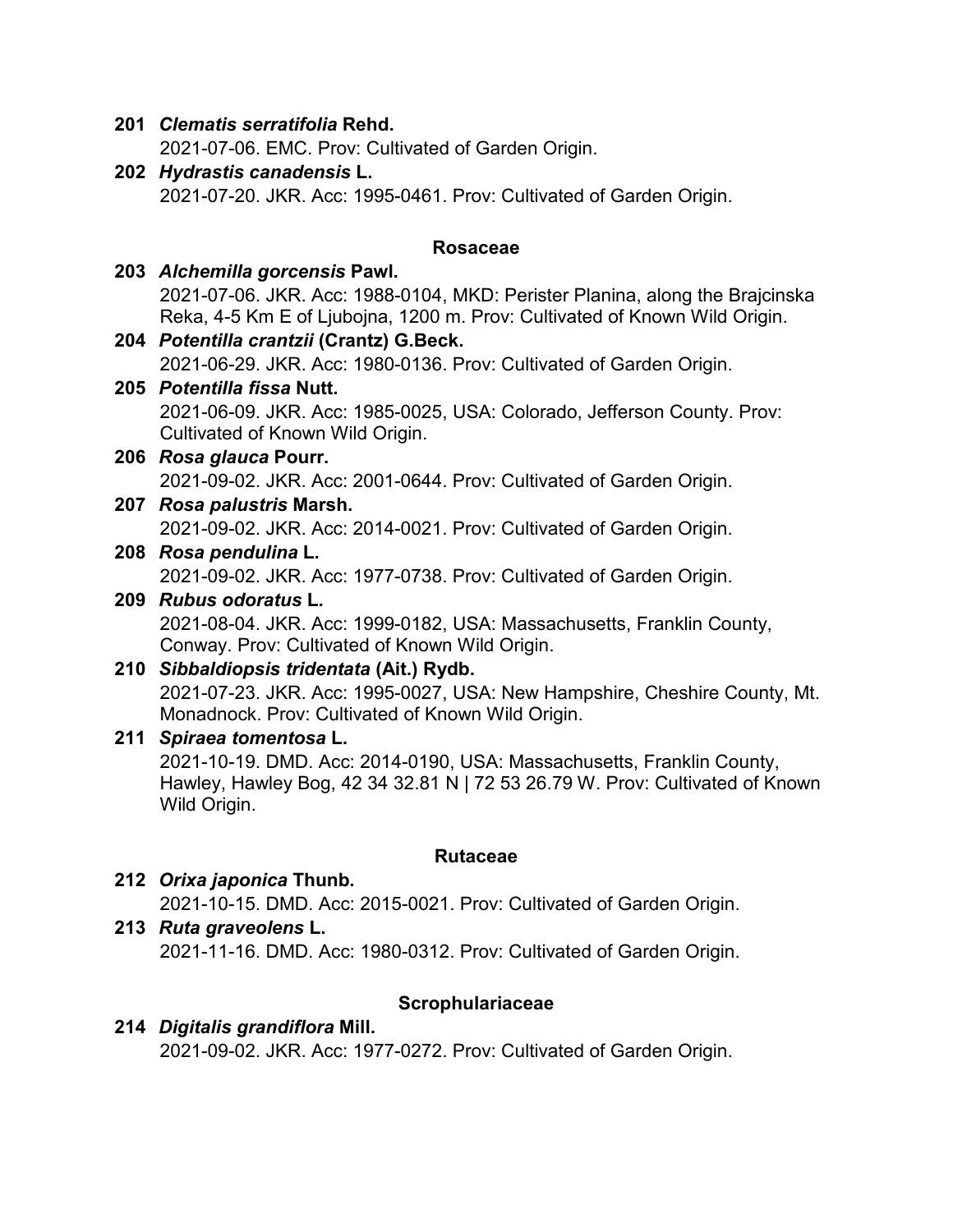#### **215** *Scrophularia marilandica* **L.**

2021-09-02. JKR. Acc: 2014-0257, USA: Massachusetts, Hampshire County, Paradise Pond (Lowland), 42.317922 | -72.6439. Prov: Cultivated of Known Wild Origin.

#### **216** *Verbascum blattaria* **L. f.** *albiflora* **(G.Don) House** 2021-09-02. JKR. Acc: 2015-0026, USA: Michigan, Calhoun County, Athens. Roadside Rt. 66. 1988-08. Chittenden, E.M. Prov: Cultivated of Known Wild Origin.

#### **Solanaceae**

- **217** *Nicotiana sylvestris* **Speg.** 2021-10-15. EMC. Acc: 1001-0080. Prov: Cultivated of Garden Origin. **218** *Petunia exserta* **J.R.Stehm.**
	- 2021-07-23. JKR. Acc: 2014-0522. Prov: Cultivated of Garden Origin.

#### **Violaceae**

**219** *Viola pubescens* **Ait. var.** *scabriuscula* **Torr. & Gray** 2021-06-29. JKR. Acc: 1982-0175. Prov: Cultivated of Garden Origin.

## **Part 3**

# **Seeds & spores from cultivation/conservatory**

#### Seed set is generally minimal

#### **Aizoaceae**

- **220** *Delosperma sawdahense* **H.E.K.Hartmann** 2021-07-23. EMC. Acc: 2014-0369, SAU: Jabal Sawdah, 28 km NW. of Abha, 2700 m. Collenette; no. 574. Prov: Cultivated of Known Wild Origin.
- **221** *Faucaria felina* **(L.) Schwantes** 2021-07-06. EMC & Interns. Acc: 2006-0150. Prov: Cultivated of Garden Origin.

#### **Amaryllidaceae**

**222** *Agapanthus africanus* **(L.) Hoffmanns.** 2021-09-23. STM. Acc: 1998-0010, ZAF:. Prov: Cultivated of Known Wild Origin. **223** *Habranthus tubispathus* **(L'Hér.) Traub** 2021-07-30. EMC. Acc: 1976-0204. Prov: Unrecorded.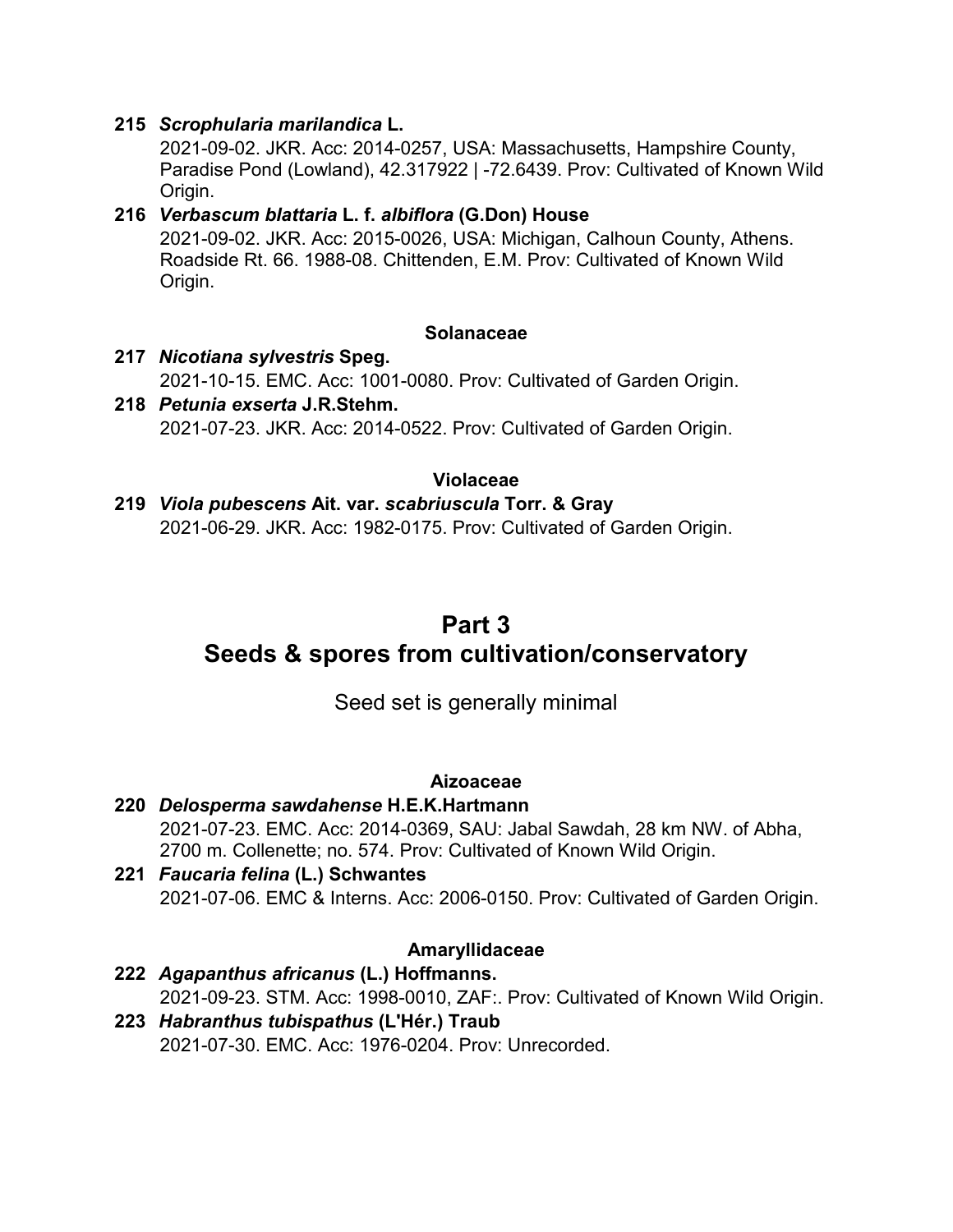# **224** *Zephyranthes primulina* **T.M.Howard & S.Ogden**

2021-07-08. EMC. Acc: 2021-0155. Prov: Cultivated of Garden Origin. Det. by comparison.

#### **Anacampserotaceae**

#### **225** *Anacampseros filamentosa* **(Haw.) Sims** 2021-07-30. EMC. Acc: 1981-0078. Prov: Unrecorded.

**226** *Anacampseros filamentosa* **(Haw.) Sims subsp.** *tomentosa* 2021-07-30. EMC. Acc: 1981-0080. Prov: Unrecorded.

#### **Apocynaceae**

#### **227** *Asclepias curassavica* **L.** 2021-09-03. EMC & STM. Acc: 1980-0266. Prov: Cultivated of Garden Origin.

#### **Asparagaceae**

#### **228** *Massonia depressa* **Houtt.** 2021-03-29. EMC. Acc: 2017-0300. Prov: Cultivated of Garden Origin. Det. by comparison.

**229** *Schizobasis intricata* **Baker** 2021-03-19. F\_D. Acc: 2007-0127. Prov: Cultivated of Garden Origin.

#### **230** *Veltheimia bracteata* **Baker** 2021-06-17. EMC. Acc: 2005-0018. Prov: Cultivated of Garden Origin.

#### **Begoniaceae**

**231** *Begonia grandis* **Dryand.** 2021-10-30. EMC. Acc: 1988-0406. Prov: Cultivated of Garden Origin.

#### **Cactaceae**

- **232** *Acanthocereus tetragonus* **(L.) Hummelinck** 2021-08-24. JEG. Acc: 1992-0327. Prov: Cultivated of Garden Origin.
- **233** *Cereus hildmannianus* **K.Schuman** 2021-05-08. EMC. Acc: 2000-0149. Prov: Cultivated of Garden Origin.
- **234** *Cleistocactus baumannii* **subsp.** *santacruzensis* **(Backeb.) Mottram** EMC & Interns. Acc: 2004-0324, PRY: Asuncion, Cerro Acahay. Horst & Uebelmann; no. 697.

# **<sup>235</sup>** *Epiphyllum hookeri* **subsp.** *guatemalense* **(Britton & Rose) Ralf Bauer f.**  *Monstrosus*

2021-10-22. EMC. Acc: 2020-0218. Prov: Cultivated of Garden Origin. Det. by comparison.

**236** *Harrisia martinii* **(Labour.) Br. & R.** 2021-11-30. EMC. Acc: 1970-6466. Prov: Unrecorded.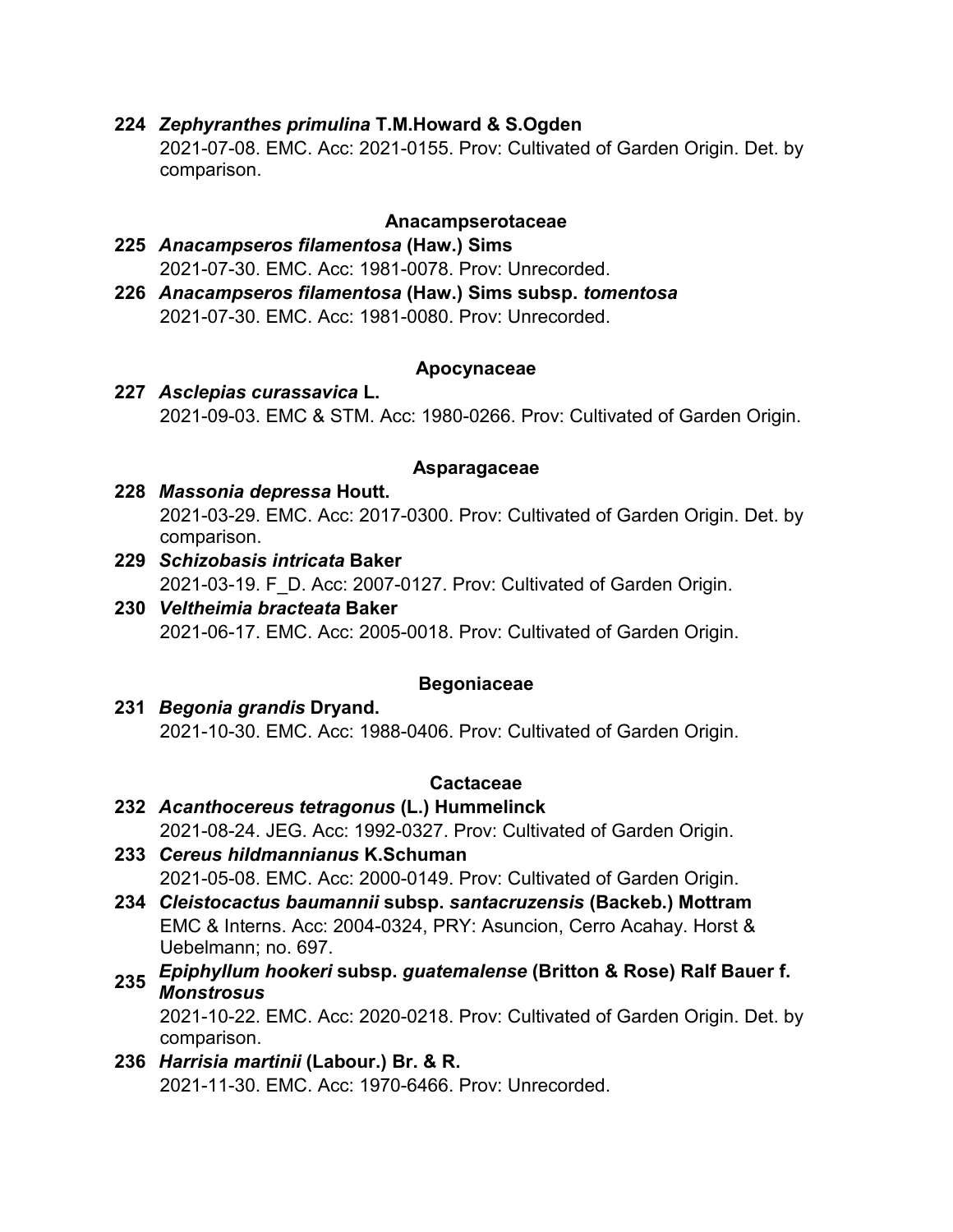|     | 237 Harrisia pomanensis (F.A.C.Weber) Britton & Rose                            |
|-----|---------------------------------------------------------------------------------|
|     | 2021-06-07. EMC & Interns. Acc: 2006-0145, PRY: Rt. Trans chaco km. 310,        |
|     | Estancia Sombreopiri et. Stacion experimental del ministerio agricultura. Prov: |
|     | Cultivated of Known Wild Origin.                                                |
|     | 238 Lepismium cruciforme (Vell.) Miq.                                           |
|     | 2021-11-08. STM. Acc: 2014-0374, BRA: Rio Grande do Sul, Arroio da Seca.        |
|     | Horst; no. HU 995. Prov: Cultivated of Known Wild Origin.                       |
| 239 | Mammillaria prolifera (Miller) Haw. subsp. texana (Engelm.) Hunt(Engelm.)       |
|     | <b>Krainz</b>                                                                   |
|     | 2021-07-06. EMC. Acc: 1985-0604. Prov: Cultivated of Garden Origin.             |
|     | 240 Pfeiffera ianthothele (Monv.) F.A.C.Weber                                   |
|     | 2021-11-08, STM, Acc: 1998-0001, Prov: Unrecorded.                              |
| 241 | Rhipsalis baccifera (J.F.Mill.) W.T.Stearn                                      |
|     | 2021-02-15. F D. Acc: 2004-0023. Prov: Cultivated of Garden Origin.             |
|     | 242 Rhipsalis baccifera (J.F.Mill.) W.T.Stearn                                  |
|     | 2021-11-23. EMC. Acc: 2020-0135. Prov: Cultivated of Garden Origin.             |
|     | 243 Rhipsalis neves-armondii K.Schum.                                           |
|     | 2021-10-15. STM. Acc: 2020-0231. Prov: Cultivated of Garden Origin. Det. by     |
|     | comparison.                                                                     |
|     | 244 Rhipsalis pilocarpa Loefgr.                                                 |
|     | 2021-02-15. F D. Acc: 2020-0136. Prov: Unrecorded. Det. by comparison.          |
|     | 245 Rhipsalis russellii Britton & Rose                                          |

2021-11-08. STM. Acc: 2014-0111, BRA: Matto Grosso, sine loco. Prov: Cultivated of Known Wild Origin.

#### **Cannaceae**

# **246** *Canna indica* **L.**

2021-12-20. EMC. Acc: 2014-0523. Prov: Cultivated of Garden Origin.

#### **Crassulaceae**

#### **247** *Echeveria difractens* **Kimnach & A.B.Lau**

2021-06-22. EMC & Interns. Acc: 2017-0212, MEX: Veracruz, 13 km W along road from Palmas Sola to Plan de las Hoyas, 300 m. Prov: Cultivated of Known Wild Origin.

#### **248** *Echeveria elegans* **Rose**

2021-06-22. EMC & Interns. Acc: 2017-0213, MEX: San Luis Potosi, track Villa Juarez-Guaxcama-Potrero de Santa Gertrudis-Ocampo, 1130 m. Anonymous; no. 741. Prov: Cultivated of Known Wild Origin.

## **249** *Echeveria lilacina* **Kimnach & Moran**

2021-06-22. EMC & Interns. Acc: 2010-0103. Prov: Cultivated of Garden Origin.

#### **250** *Echeveria pallida* **E.Walther**

2021-06-30. EMC & Interns. Acc: 2014-0107, MEX: Nuevo Leon, near Rayones. Lau s.n.. Prov: Cultivated of Known Wild Origin.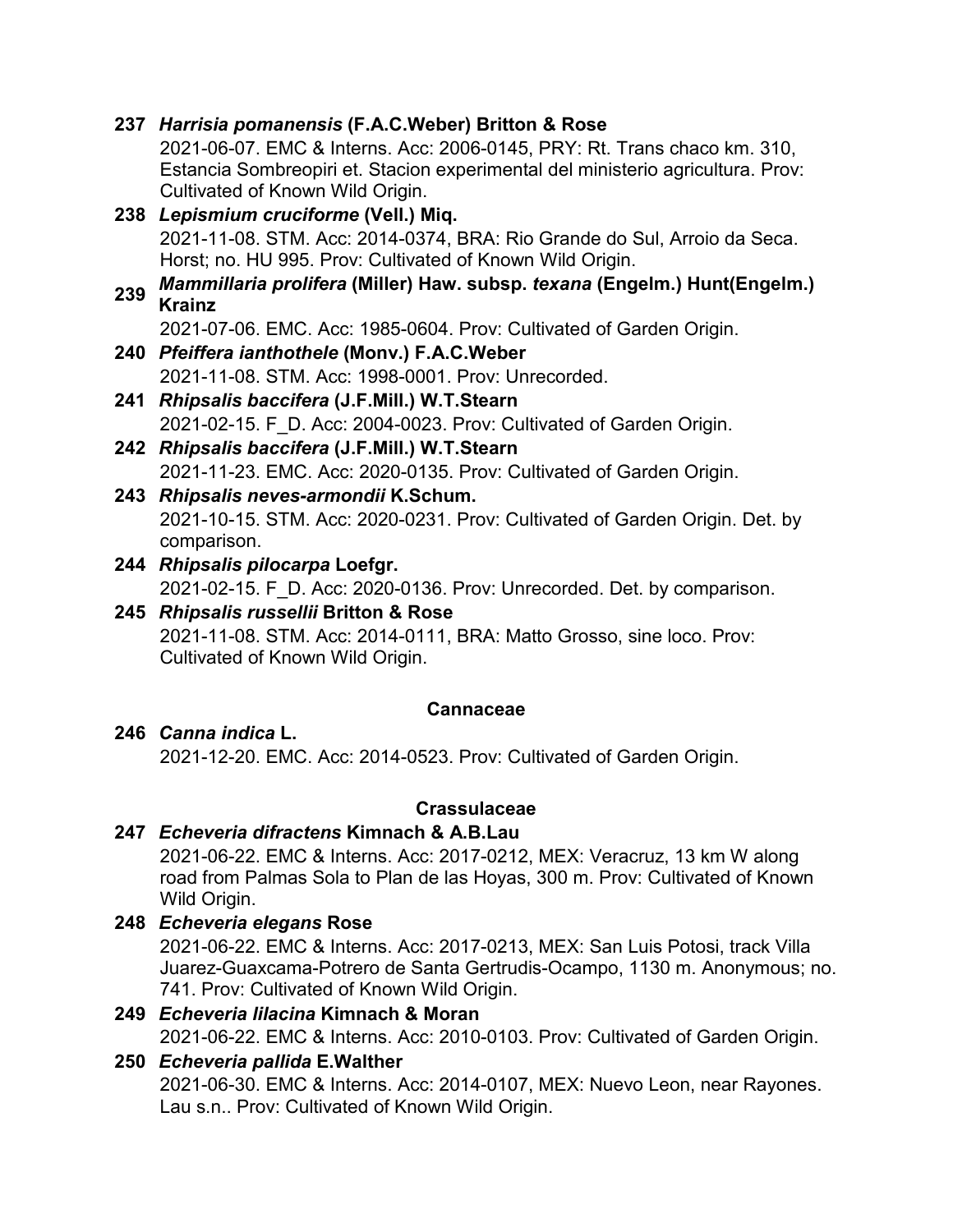#### **251** *Kalanchoe bentii* **C.H.Wright**

2021-06-22. EMC & Interns. Acc: 2017-0479, YEM: Hadramaut, Jol Berka, 1200 - 1400 m. Hein & Kilian; no. 6348. Prov: Cultivated of Known Wild Origin.

- **252** *Kalanchoe daigremontiana* **Hamet & Perrier** 2021-06-30. EMC & Interns. Acc: 1970-6540. Prov: Cultivated of Garden Origin.
- **253** *Kalanchoe glaucescens* **Britten** 2021-06-30. EMC. Acc: 2017-0480, OMN: Dhofar, cliffs at Muqurah, 870 m. Stieler; no. 2. Prov: Cultivated of Known Wild Origin.
- **254** *Kalanchoe nyikae* **Cuf. subsp.** *nyikae* 2021-06-30. EMC & Interns. Acc: 2004-0278. Prov: Cultivated of Garden Origin.
- **255** *Kalanchoe robusta* **Balfour** 2021-06-30. EMC & Interns. Acc: 2016-0255. Prov: Cultivated of Garden Origin.
- **256** *Kalanchoe rosei* **Raym.-Hamet & H.Perrier** 2021-06-22. EMC & Interns. Acc: 2017-0482, MDG: Toliara, Fort Dauphin. Rauh; no. M1323. Prov: Cultivated of Known Wild Origin.

#### **257** *Kalanchoe rotundifolia* **(Haw.) Haw.**

2021-06-22. EMC & Interns. Acc: 2014-0373, YEM: Socotra, Hajher Mountains, above Aduno (Dhimelo) Pass, 1000 m. Lavranos; no. 431. Prov: Cultivated of Known Wild Origin.

#### **Iridaceae**

- **258** *Dietes vegeta* **N.E.Br.** 2021-08-24. Lily Carone. Acc: 1970-6341. Prov: Cultivated of Garden Origin.
- **259** *Phalocallis coelestis* **(Lehm.) Ravenna** 2021-11-08. EMC. Acc: 2006-0225, BRA: Santa Catarina, Urubici. Prov: Cultivated of Known Wild Origin.

#### **Lamiaceae**

- **260** *Salvia dombeyi* **Epling** 2021-07-30. EMC. Acc: 2013-0121. Prov: Cultivated of Garden Origin.
- **261** *Scutellaria javanica* **Jungh.** 2021-05-08. EMC & Interns. Acc: 1978-0021. Prov: Cultivated of Garden Origin.

#### **Primulaceae**

**262** *Ardisia crenata* **Sims.**

2021-12-16. STM. Acc: 1970-6073. Prov: Unrecorded.

**263** *Ardisia crenata* **Sims. 'Alba'** 2021-12-16. STM. Acc: 1970-6074. Prov: Unrecorded.

#### **Rubiaceae**

**264** *Hydnophytum formicarum* **Jack. 'Europa'** 2022. Acc: 2011-0070. Prov: Cultivated of Garden Origin.